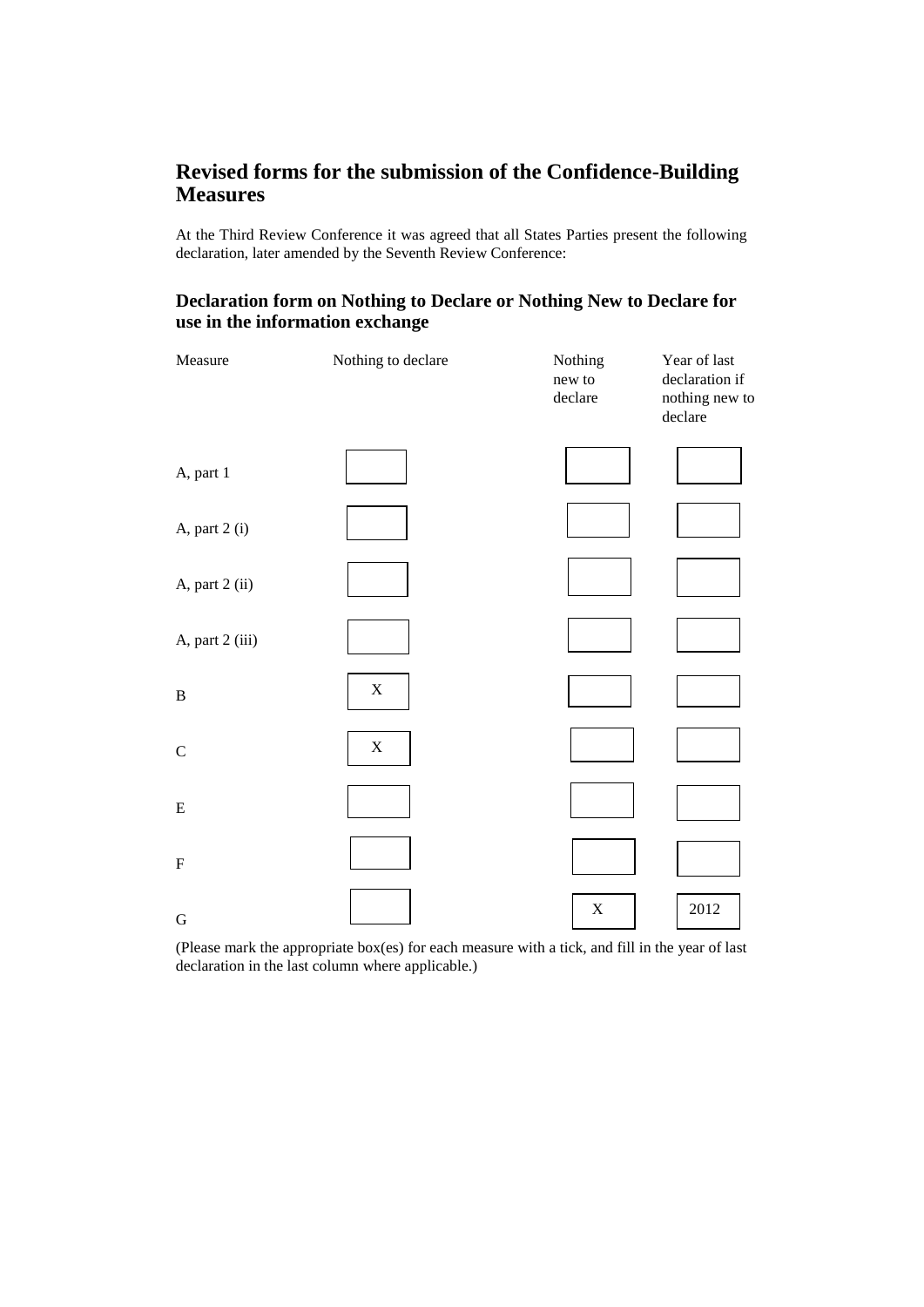Date:  $15<sup>th</sup>$  April 2015

State Party to the Convention:

Sweden

Date of ratification/accession to the Convention:

5 February 1976

The Convention was signed by Sweden on the 27 February 1975. It was ratified by Sweden on the 5 February 1976 and entered into force for Sweden the same date. The text of the Convention is published in the Swedish Treaty Series, SÖ 1976:18.

National point of contact:

Department for Disarmament and Non-Proliferation, Ministry for Foreign Affairs of Sweden. E-mail: [ud-nis@gov.se,](mailto:ud-nis@gov.se) Address: SE-103 39 Stockholm, telephone: +46 (0)8-405 10 00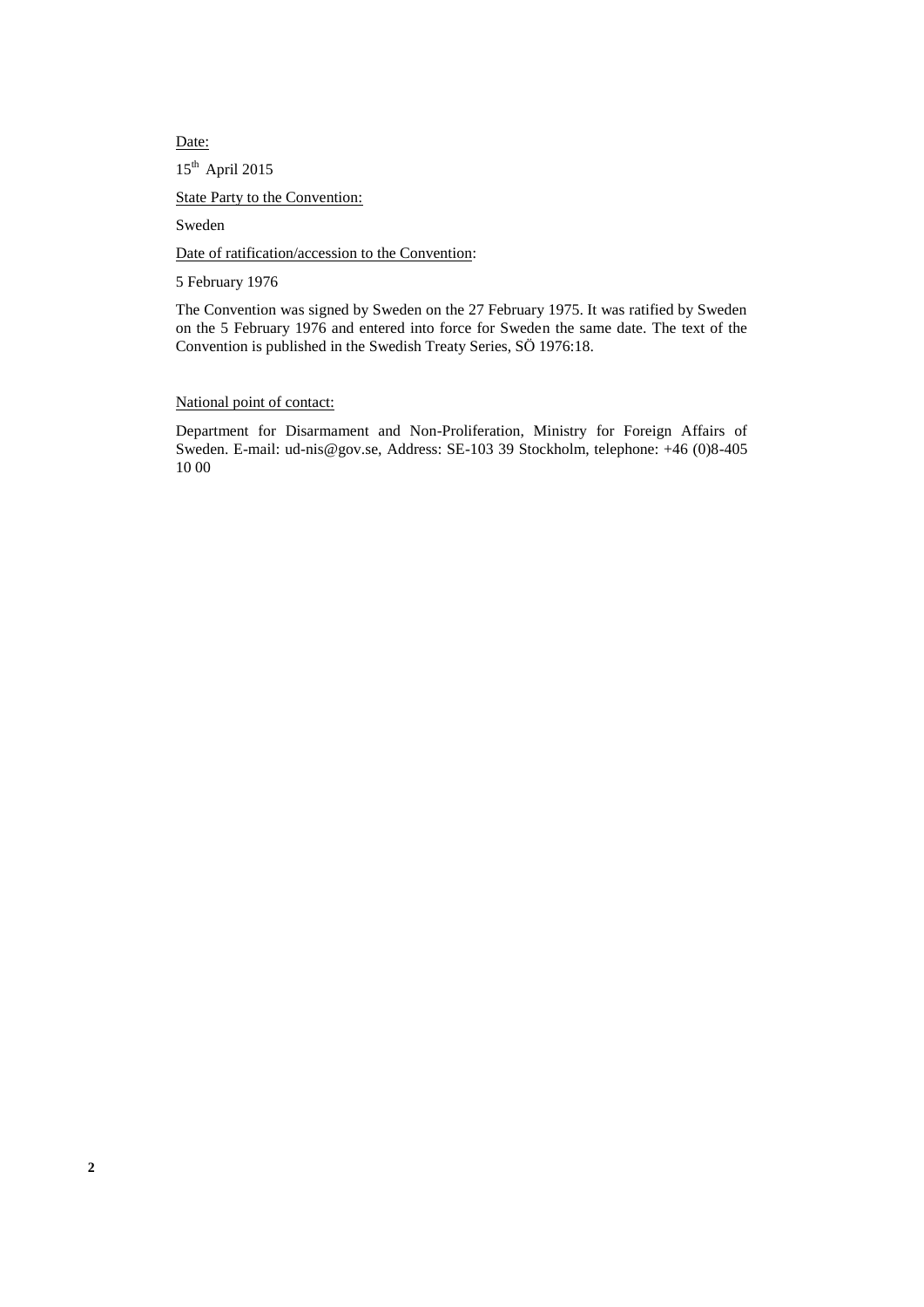# **Confidence-Building Measure "A"**

## **Part 1 Exchange of data on research centres and laboratories**

At the Third Review Conference it was agreed that States Parties continue to implement the following:

"Exchange of data, including name, location, scope and general description of activities, on research centres and laboratories that meet very high national or international safety standards established for handling, for permitted purposes, biological materials that pose a high individual and community risk or specialize in permitted biological activities directly related to the Convention."

### **Modalities**

The Third Review Conference agreed on the following, later amended by the Seventh Review Conference:

Data should be provided by States Parties on each facility, within their territory or under their jurisdiction or control anywhere, which has any maximum containment laboratories meeting those criteria for such maximum containment laboratories as specified in the latest edition of the WHO<sup>1</sup> Laboratory Biosafety Manual and/or  $OIE<sup>2</sup>$  Terrestrial Manual or other equivalent guidelines adopted by relevant international organisations, such as those designated as biosafety level 4 (BL4, BSL4 or P4) or equivalent standards.

States Parties that do not possess a facility meeting criteria for such maximum containment should continue to Form A, part 1 (ii).

# **Form A, part 1 (i)**

*Exchange of data on research centres and laboratories<sup>3</sup>*

1. Name(s) of facility<sup>4</sup>

High Containment Laboratory, Public Health Agency of Sweden (The Swedish BSL4 laboratory)

2. Responsible public or private

Public Health Agency of Sweden

organization or company

3. Location and postal address

Public Health Agency of Sweden, SE-17182 Solna, Sverige

\_\_\_\_\_\_\_\_\_\_\_\_\_\_\_\_\_\_\_\_\_\_\_\_\_\_\_\_\_\_\_\_\_\_\_\_\_\_\_

<sup>&</sup>lt;sup>1</sup> World Health Organization

<sup>2</sup> World Organization for Animal Health

<sup>&</sup>lt;sup>3</sup> The containment units which are fixed patient treatment modules, integrated with laboratories, should be identified separately.

<sup>&</sup>lt;sup>4</sup> For facilities with maximum containment units participating in the national biological defence research and development programme, please fill in name of facility and mark "Declared in accordance with Form A, part 2 (iii)".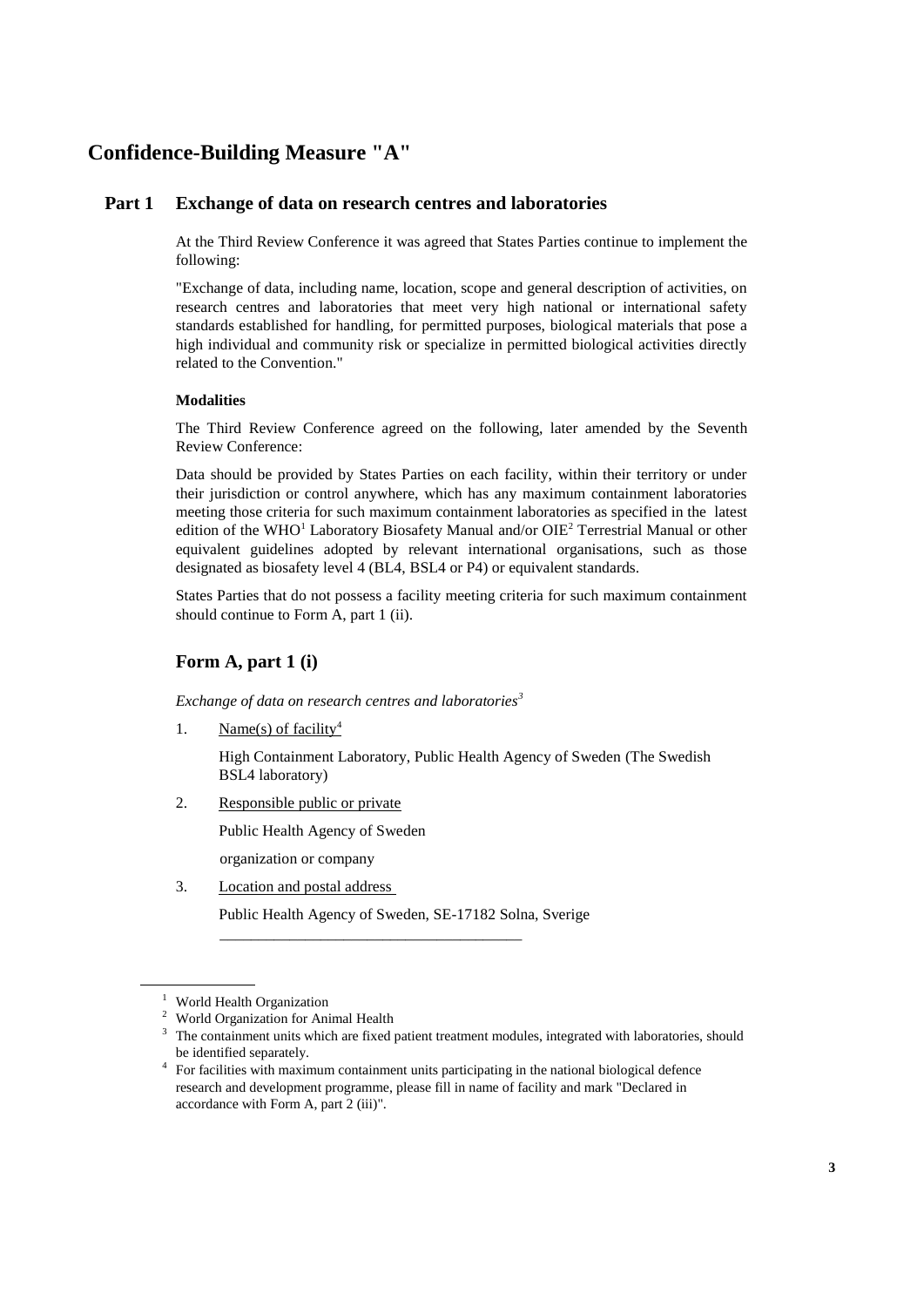### 4. Source(s) of financing of the reported activity, including indication if the activity is wholly or partly financed by the Ministry of Defence

The activities are financed through the Swedish Government (Ministry of Health and Social Affairs), and through governmental agencies such as Swedish Civil Contingencies Agency (MSB), National Board of Health, Swedish Research Council (VR) and partly by the EU (research funds and funding through Joint Actions with European Health Program).

## 5. Number of maximum containment units<sup>5</sup> within the research centre and/or laboratory, with an indication of their respective size  $(m<sup>2</sup>)$

Two separate BSL4 units enclosing three laboratories with a total area of  $136 \text{ m}^2$ .

### 6. Scope and general description of activities, including type(s) of micro-organisms and/or toxins as appropriate

The Public Health Agency of Sweden is a national expert authority with overall responsibility for public health issues at a national level. Our mission is to promote health, prevent illness and contribute to a sustainable society. There are no projects conducted related to biological defence, more than a strive to a better biological understanding of biological agents (see publication list related to BSL4 work below). The agency develops and maintain national diagnostic preparedness for highly pathogenic agents. Research results is published in international journals.

Public Health Agency of Sweden: publications in 2014 related to high containment laboratory activities:

Papa A, Sidira P, Larichev V, Gavrilova L, Kuzmina K, Mousavi-Jazi M, Mirazimi A, Ströher U, Nichol S. Crimean-Congo hemorrhagic fever virus, Greece. Emerg Infect Dis. 2014 Feb;20 (2):288-90.

Rosenstierne MW, McLoughlin KS, Olesen ML, Papa A, Gardner SN, Engler O, Plumet S, Mirazimi A, Weidmann M, Niedrig M, Fomsgaard A, Erlandsson L. The microbial detection array for detection of emerging viruses in clinical samples--a useful panmicrobial diagnostic tool. PLoS One. 2014 Jun 25;9(6).

Jääskeläinen AJ, Kallio-Kokko H, Ozkul A, Bodur H, Korukruoglu G, Mousavi M, Pranav P, Vaheri A, Mirazimi A, Vapalahti O. Development and evaluation of a real-time RT-qPCR for detection of Crimean-Congo hemorrhagic fever virus representing different genotypes. Vector Borne Zoonotic Dis. 2014 Dec;14 (12):870-2.

Karlberg H, Tan YJ, Mirazimi A. Crimean-Congo haemorrhagic fever replication interplays with regulation mechanisms of apoptosis. J Gen Virol. 2015 Mar;96 (Pt 3):538-46. Epub 2014 Dec 6.

Thelaus J, Andersson A, Broman T, Bäckman S, Granberg M, Karlsson L, Kuoppa K, Larsson E, Lundmark E, Lundström JO, Mathisen P, Näslund J, Schäfer M, Wahab T, Forsman M. Francisella tularensis subspecies holarctica occurs in Swedish mosquitoes, persists through the developmental stages of laboratory-infected mosquitoes and is transmissible during blood feeding. Microb Ecol. 2014 Jan;67(1):96-107.

<sup>&</sup>lt;sup>5</sup> In accordance with the latest edition of the WHO Laboratory Biosafety Manual, or equivalent.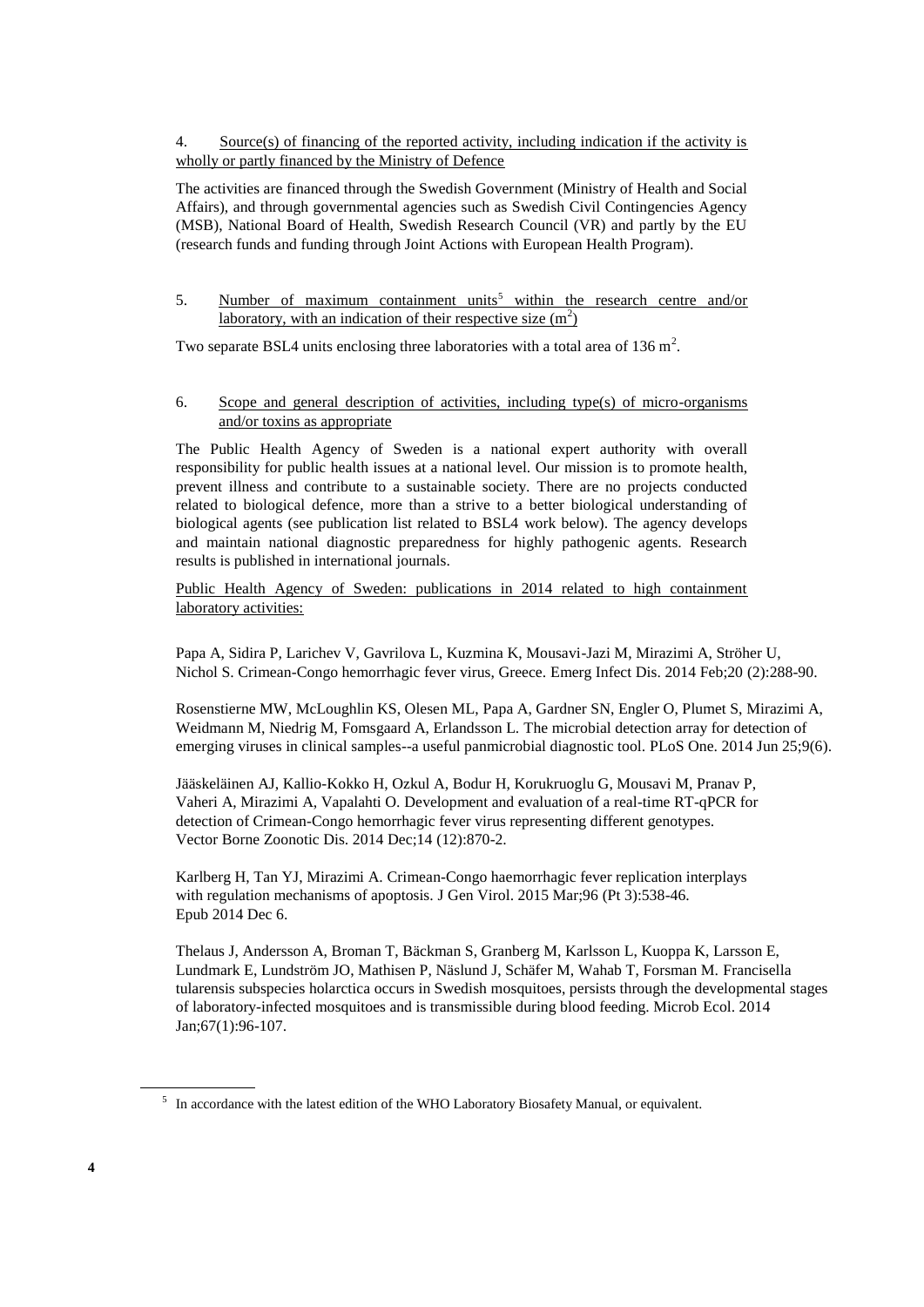Wahab T, Birdsell DN, Hjertqvist M, Mitchell CL, Wagner DM, Keim PS, Hedenström I, Löfdahl S. Insights to genetic characterization tools for epidemiological tracking of Francisella tularensis in Sweden. PLoS One. 2014 Nov 17;9(11).

#### Risk group 4 agents

In the BSL4 containments units diagnostics and research regarding the following viruses are performed: Bunyavirus, Flavivirus, Arenavirus, Paramyxovirus, Filovirus, SARS-CoV and highly pathogenic avian influenza virus. Special emphasis is directed towards the Crimean-Congo haemorrhagic fever virus (CCHFV), which is the only haemorrhagic fever virus that is endemic in Europe.

#### Methods for identification

Standard methods are used for identification of these microorganisms. Methods in use include molecular biological methods (including novel high throughput/high capacity methods), serological methods, cultivation and electron microscopy. The quality of diagnostic methods for many of the pathogens is assured through participation in quality assurance exercises and ring trials within international EC-funded networks.

The general goals are to improve laboratory diagnostics and basic knowledge of highly pathogenic agents. This includes the development of platforms for broad, efficient and reliable diagnostic methods, studies of virulence and pathogenesis and the establishment and use of animal models for use in diagnostics, treatment and vaccine development.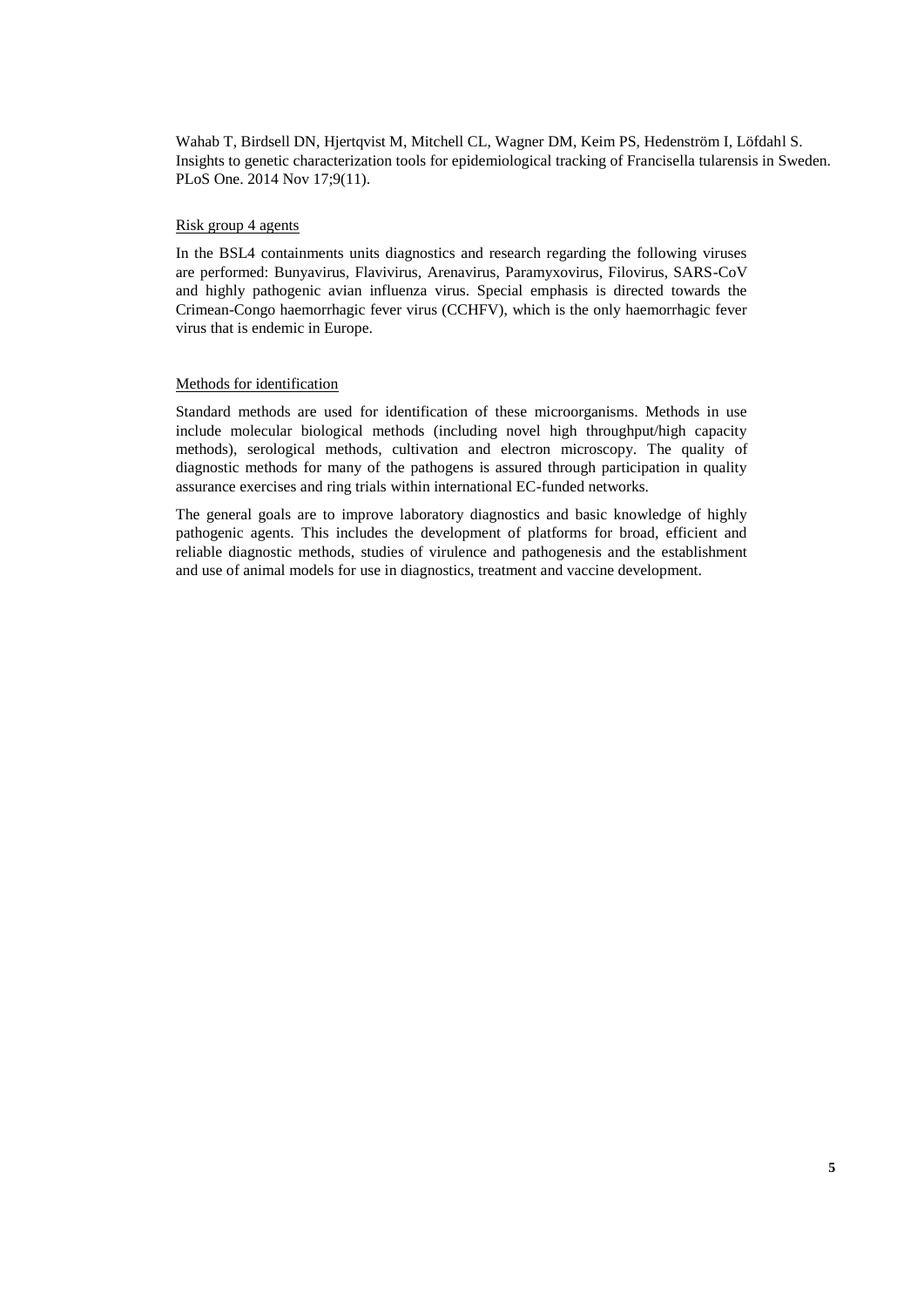## **Part 2 Exchange of information on national biological defence research and development programmes**

At the Third Review Conference it was agreed that States Parties are to implement the following:

In the interest of increasing the transparency of national research and development programmes on biological defence, the States Parties will declare whether or not they conduct such programmes. States Parties agreed to provide, annually, detailed information on their biological defence research and development programmes including summaries of the objectives and costs of effort performed by contractors and in other facilities. If no biological defence research and development programme is being conducted, a null report will be provided.

States Parties will make declarations in accordance with the attached forms, which require the following information:

(1) The objective and summary of the research and development activities under way indicating whether work is conducted in the following areas: prophylaxis, studies on pathogenicity and virulence, diagnostic techniques, aerobiology, detection, treatment, toxinology, physical protection, decontamination and other related research;

(2) Whether contractor or other non-defence facilities are utilized and the total funding provided to that portion of the programme;

(3) The organizational structure of the programme and its reporting relationships; and

(4) The following information concerning the defence and other governmental facilities in which the biological defence research and development programme is concentrated;

(a) location;

(b) the floor areas (sqM) of the facilities including that dedicated to each of BL2, BL3 and BL4 level laboratories;

(c) the total number of staff employed, including those contracted full time for more than six months;

(d) numbers of staff reported in (c) by the following categories: civilian, military, scientists, technicians, engineers, support and administrative staff;

(e) a list of the scientific disciplines of the scientific/engineering staff;

(f) the source and funding levels in the following three areas: research, development, and test and evaluation; and

(g) the policy regarding publication and a list of publicly-available papers and reports.

### **Form A, part 2 (i)**

## **National biological defence research and development programmes Declaration**

Are there any national programmes to conduct biological defence research and development within the territory of the State Party, under its jurisdiction or control anywhere? Activities of such programmes would include prophylaxis, studies on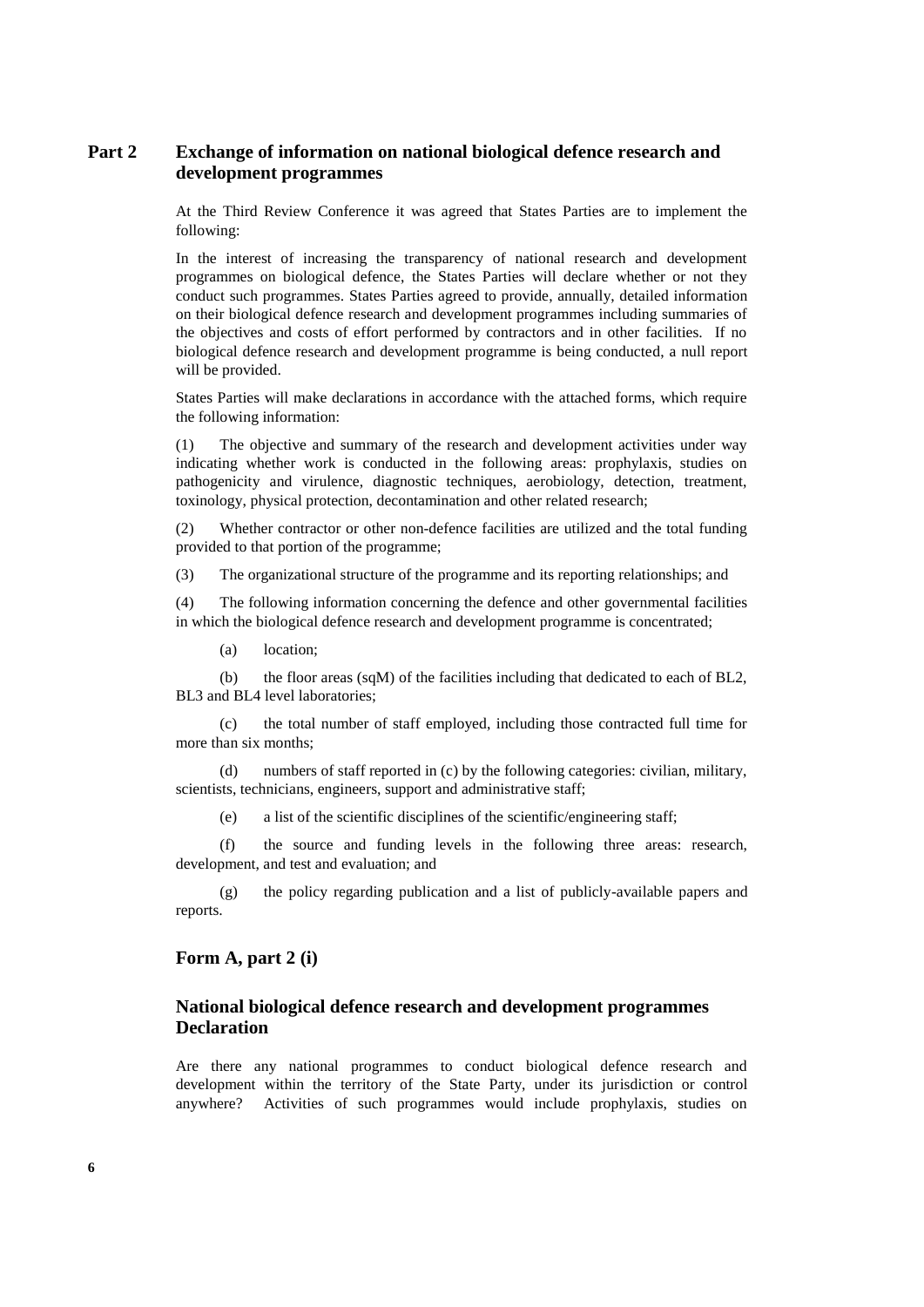pathogenicity and virulence, diagnostic techniques, aerobiology, detection, treatment, toxinology, physical protection, decontamination and other related research.

#### **Yes**

If the answer is Yes, complete Form A, part 2 (ii) which will provide a description of each programme.

### **Form A, part 2 (ii)**

### **National biological defence research and development programmes**

#### **Description**

1. State the objectives and funding of each programme and summarize the principal research and development activities conducted in the programme. Areas to be addressed shall include: prophylaxis, studies on pathogenicity and virulence, diagnostic techniques, aerobiology, detection, treatment, toxinology, physical protection, decontamination and other related research.

Methods are developed for detection, identification and analysis of bacteria, viruses and toxins, and for prediction and management of consequences of potential biologic agent release. Field trial capacity for outdoor biological detection is established in order to successfully evaluate B-detection instruments using BW-simulants and occasionally to train military personnel in using biodetection equipment.

#### More specifically:

#### **Analysis of biological agents and toxins**

The R&D activities focus on development of sampling, preparation of mixed CBRN samples, and rapid identification methods for biothreat agents. The analysis methods are based primarily on different types of DNA and RNA methods, and to some extent on immunological methods.

Also high-resolution genomic forensic analysis of biothreat pathogenic agents for verification purposes is performed. In this context, statistical frameworks for calculation of evidence values for attribution purposes are developed. The scientific research focuses on understanding the movement of pathogens and associated diseases through a population and geography (epidemiology), and the changes associated with the propagation of pathogens over time (evolution). In addition, chemical analytical methods for analysis of protein toxins are developed, with an emphasis on forensic methods. Also a generic screening method for other toxins is developed.

These activities are funded by the Ministry of Defence (8,9 MSEK), the Ministry of Foreign Affairs (4.2 MSEK), the Swedish Civil Contingencies Agency (8,6 MSEK), the Swedish defence material administration (0,4 MSEK) and the European Defence Agency (1,1 MSEK)

#### **Detection of B-agents**

Here the objective is to discover the presence of health threatening levels of B substances in the air (Alerting), before they have negative impact on mission effectiveness, and provide timely information which will permit forces to adopt an appropriate level of individual and collective protection (Warning). The need for close to real-time, automatic measurements excludes the requirement for characterisation of the hazard substances.

The research in the area has been focused on Laser Induced Fluorescence spectroscopy (LIF), Laser Induced Breakdown Spectroscopy (LIBS). The LIF system is used to measure spectral signatures from different biological aerosol (Simili substances) and different data extraction/classification algorithms is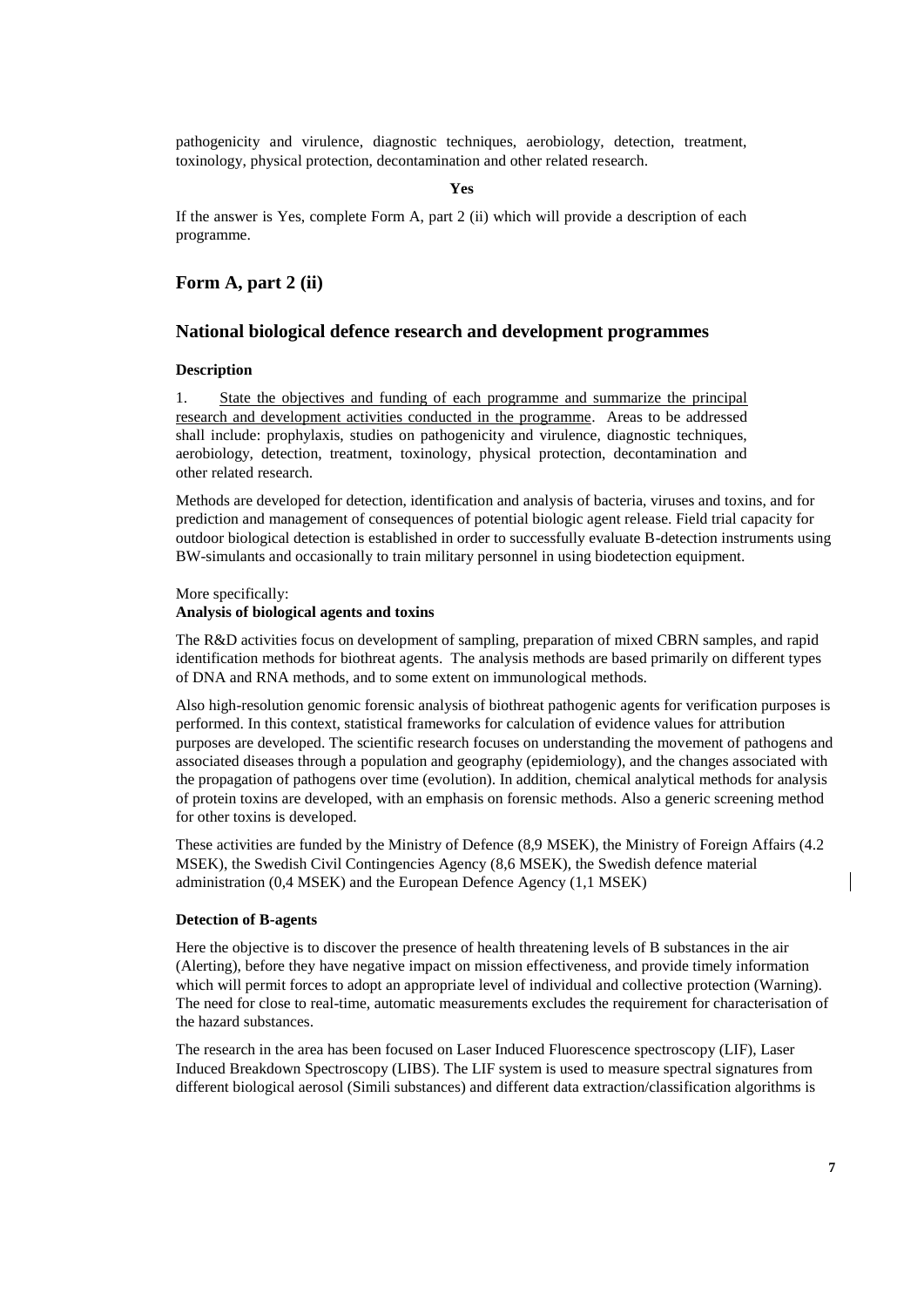evaluated. Test and evaluation facilities are developed in order to continuously evaluate the different steps of the biodetector development and also to be able to evaluate commercial biodetectors.

Together with the Swedish Armed Forces National CBRN Defence Centre, Umeå, development of a specific outdoor facility suitable for large scale field trials has been performed. In this facility bioaerosols of simulant agents can be studied under field conditions and field trials with participants from many different countries are regularly arranged at this facility. During 2014, no field trial was performed.

Standardisation issues regarding the testing and evaluation of biological detectors has been performed within an EDA Ad Hoc Cat B-project "T&E BioDIM" (finished jan 2015). A phase 2 part is under planning.

The detection activities are mainly funded by the Ministry of Defence (5,0 MSEK)

#### **Environmental fate of potential biological warfare agents**

This project investigates the properties of potential biological warfare agents with relevance for persistence in the environment, potential further dispersal and potential maintenance of virulence, using Francisella tularensis spp. as model organisms. Virulence properties are evaluated in cell and animal infection models. The objective is to increase the understanding of the environmental fate of the organism after, for instance, a deliberate or accidental release of the pathogen in a specific milieu. Such knowledge will in turn provide a basis for related threat and risk assessments for civilian preparedness.

These activities are funded by the Ministry of Defence (5.2 MSEK) and Swedish Civil Contingencies Agency (0,4 MSEK) and Ministry of Foreign Affairs (0,2 MSEK)

2. State the total funding for each programme and its source.

The funding for each programme is specified under #1.

| <b>Total funding:</b>                     | <b>34,1 MSEK</b> |  |
|-------------------------------------------|------------------|--|
| Ministry of Defence                       | 19.1 MSEK        |  |
| - Swedish Civil Contingencies Agency      | 9.0 MSEK         |  |
| - Swedish Defence Materiel Administration | 0,4 MSEK         |  |
| Ministry of Foreign Affairs               | 4.5 MSEK         |  |
| European Commission/EDA                   | 1,1 MSEK         |  |
|                                           |                  |  |

3. Are aspects of these programmes conducted under contract with industry, academic institutions, or in other non-defence facilities?

#### **No**

- 4. If yes, what proportion of the total funds for each programme is expended in these contracted or other facilities?
- 5. Summarize the objectives and research areas of each programme performed by contractors and in other facilities with the funds identified under paragraph 4.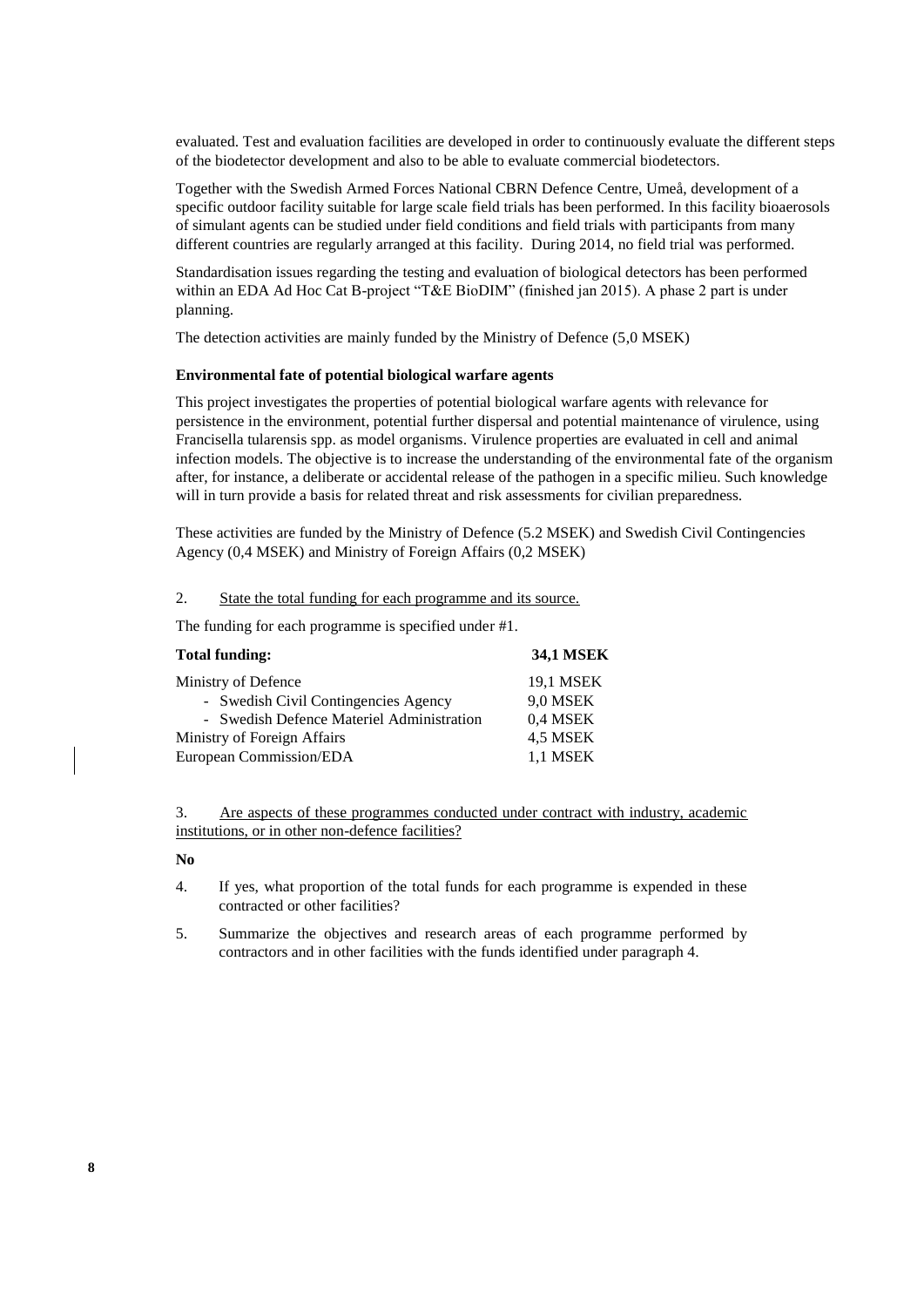6. Provide a diagram of the organizational structure of each programme and the reporting relationships (include individual facilities participating in the programme).



7. Provide a declaration in accordance with Form A, part 2 (iii) for each facility, both governmental and non-governmental, which has a substantial proportion of its resources devoted to each national biological defence research and development programme, within the territory of the reporting State, or under its jurisdiction or control anywhere.

# **Form A, part 2 (iii)**

# **National biological defence research and development programmes**

### **Facilities**

## **Facility 1: The Swedish Defence Research Agency (FOI)**

Complete a form for each facility declared in accordance with paragraph 7 in Form A, part 2 (ii).

In shared facilities, provide the following information for the biological defence research and development portion only.

1. What is the name of the facility?

Swedish Defence Research Agency (FOI), Division of CBRN Defence and Security

2. Where is it located (include both address and geographical location)?

Cementvägen 20, SE-901 82 UMEÅ, Sweden

## 3. Floor area of laboratory areas by containment level:

- BL2 515 (sqM)
- BL3 74 (sqM)
- $BL4 \quad 0 \text{ (sqM)}$

Total laboratory floor area 589 (sqM)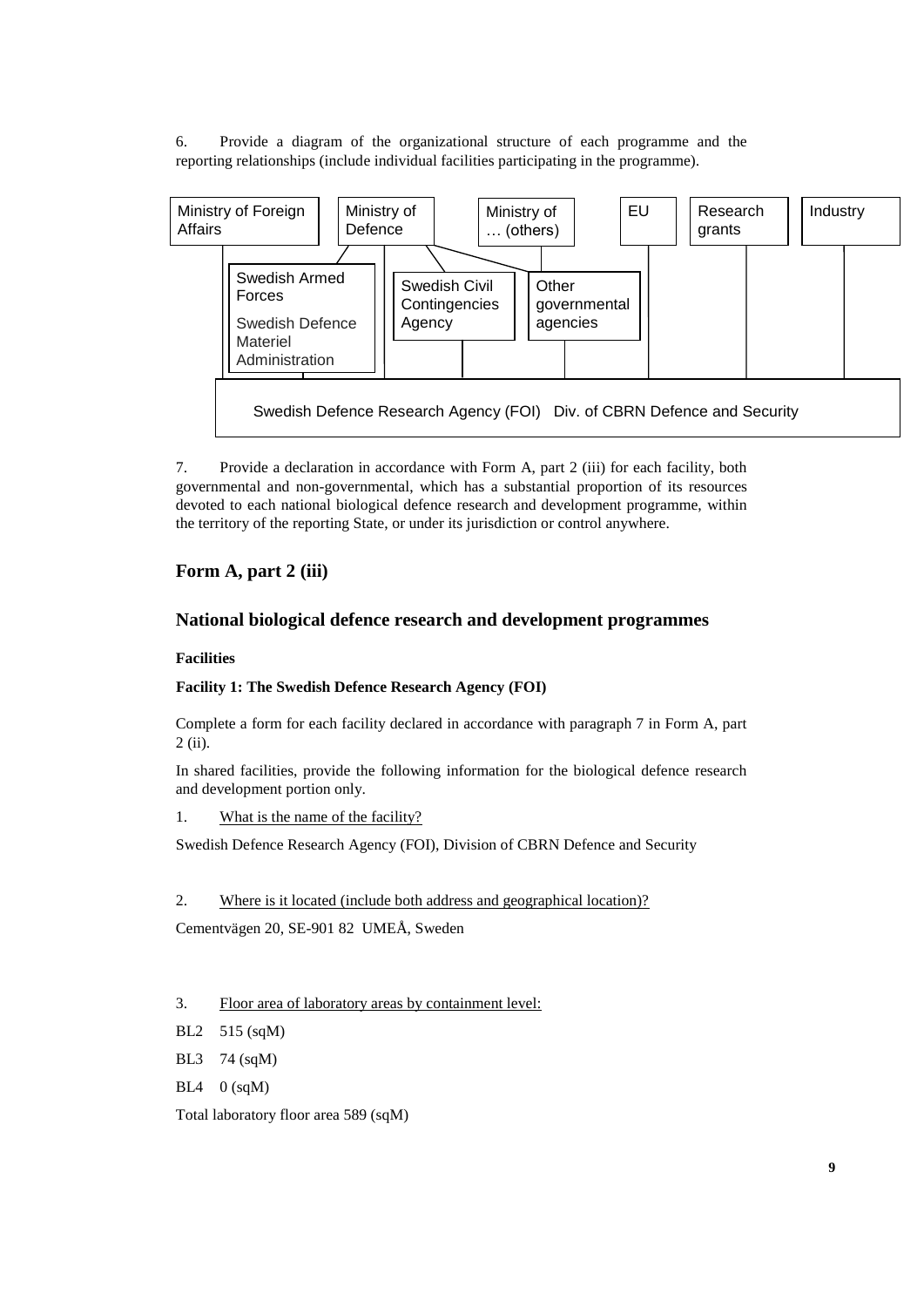4. The organizational structure of each facility.

### Organisational Structure of FOI

(Departments contributing to the Biological Defence Programme are shown in grey)



#### (iv) List the scientific disciplines represented in the scientific/engineering staff.

Physics, analytical chemistry, chemistry, biophysical chemistry, bacteriology, virology, genetics, immunology, medicine, microbiology, biochemistry, molecular biology, ecology, forensic science, bioinformatics, toxicology, veterinary medicine, and mathematics.

#### (v) Are contractor staff working in the facility? If so, provide an approximate number.

Yes, a small number of contractors work in the facility occasionally. Other contractor staff carries out building and maintenance work.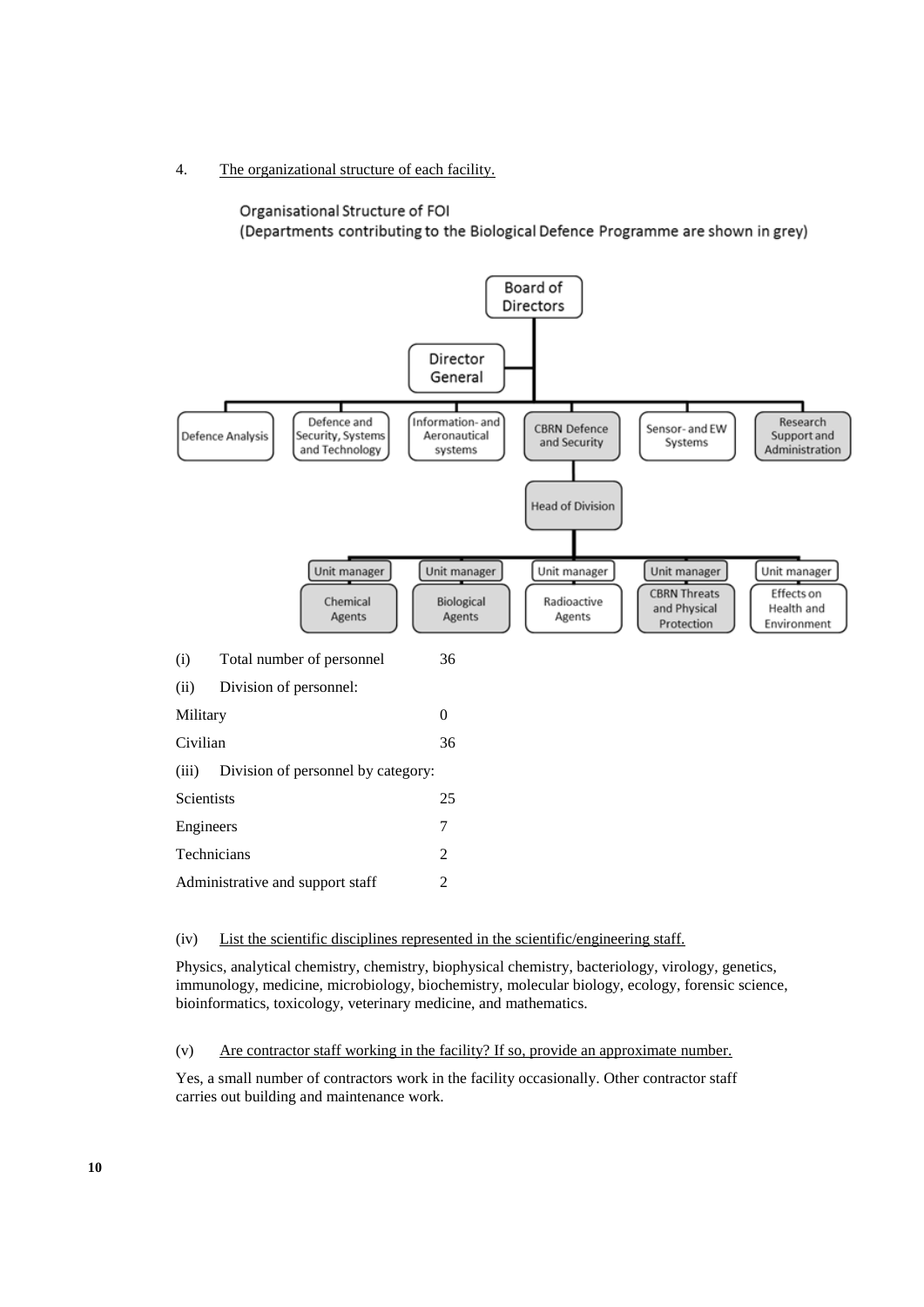(vi) What is (are) the source(s) of funding for the work conducted in the facility, including indication if activity is wholly or partly financed by the Ministry of Defence?

FOI CBRN Defence and Security receives funding from the Ministry of Defence, the Swedish Defence Materiel Administration, the Swedish Civil Contingencies Agency, the Ministry of Foreign Affairs, the European Union, research grants and from commercial companies.

(vii) What are the funding levels for the following programme areas:

| Research            | 40% |
|---------------------|-----|
| Development         | 40% |
| Test and evaluation | 20% |

(viii) Briefly describe the publication policy of the facility:

The recommendation for publication at the Swedish Defence Research Agency, is to publish results of biological research in international peer review journals. Some results are published as publicly available FOI-reports. Reprints of scientific papers and FOI-reports can be requested from: Swedish Defence Research Agency, SE-901 82 Umeå, Sweden.

(ix) Provide a list of publicly-available papers and reports resulting from the work published during the previous 12 months. (To include authors, titles and full references.)

L. Landström, A. Larsson, P.-Å. Gradmark, L. Örebrand, P. O. Andersson, P. Wästerby and T.Tjärnhage **Detection and monitoringo f CWA and BWA using LIBS** *Proc. Of SPIE Vol. 9073 907312-1* (2014)

A. [Sjödin ,](http://www.ncbi.nlm.nih.gov/pubmed/?term=Sj%C3%B6din%20A%5BAuthor%5D&cauthor=true&cauthor_uid=25428973) [Öhrman C,](http://www.ncbi.nlm.nih.gov/pubmed/?term=Ohrman%20C%5BAuthor%5D&cauthor=true&cauthor_uid=25428973) [Bäckman S,](http://www.ncbi.nlm.nih.gov/pubmed/?term=B%C3%A4ckman%20S%5BAuthor%5D&cauthor=true&cauthor_uid=25428973) [Lärkeryd A,](http://www.ncbi.nlm.nih.gov/pubmed/?term=L%C3%A4rkeryd%20A%5BAuthor%5D&cauthor=true&cauthor_uid=25428973) [Granberg M,](http://www.ncbi.nlm.nih.gov/pubmed/?term=Granberg%20M%5BAuthor%5D&cauthor=true&cauthor_uid=25428973) [Lundmark E,](http://www.ncbi.nlm.nih.gov/pubmed/?term=Lundmark%20E%5BAuthor%5D&cauthor=true&cauthor_uid=25428973) [Karlsson E,](http://www.ncbi.nlm.nih.gov/pubmed/?term=Karlsson%20E%5BAuthor%5D&cauthor=true&cauthor_uid=25428973) [Nilsson E,](http://www.ncbi.nlm.nih.gov/pubmed/?term=Nilsson%20E%5BAuthor%5D&cauthor=true&cauthor_uid=25428973) [Vallesi A,](http://www.ncbi.nlm.nih.gov/pubmed/?term=Vallesi%20A%5BAuthor%5D&cauthor=true&cauthor_uid=25428973) [Tellgren-Roth C,](http://www.ncbi.nlm.nih.gov/pubmed/?term=Tellgren-Roth%20C%5BAuthor%5D&cauthor=true&cauthor_uid=25428973) [Stenberg P,](http://www.ncbi.nlm.nih.gov/pubmed/?term=Stenberg%20P%5BAuthor%5D&cauthor=true&cauthor_uid=25428973) [Thelaus J.](http://www.ncbi.nlm.nih.gov/pubmed/?term=Thelaus%20J%5BAuthor%5D&cauthor=true&cauthor_uid=25428973) **Complete Genome Sequence of Francisella endociliophora Strain FSC1006, Isolated from a Laboratory Culture of the Marine Ciliate Euplotes raikovi.**

*[Genome Announc.](http://www.ncbi.nlm.nih.gov/pubmed/?term=Complete+Genome+Sequence+of+Francisella+endociliophora+Strain)* 2014 Nov 26;2(6)

[J. Thelaus](http://www.ncbi.nlm.nih.gov/pubmed/?term=Thelaus%20J%5Bauth%5D) [A. Andersson,](http://www.ncbi.nlm.nih.gov/pubmed/?term=Andersson%20A%5Bauth%5D) [T. Broman,](http://www.ncbi.nlm.nih.gov/pubmed/?term=Broman%20T%5Bauth%5D) [S. Bäckman,](http://www.ncbi.nlm.nih.gov/pubmed/?term=B%26%23x000e4%3Bckman%20S%5Bauth%5D) [M. Granberg,](http://www.ncbi.nlm.nih.gov/pubmed/?term=Granberg%20M%5Bauth%5D) [L. Karlsson,](http://www.ncbi.nlm.nih.gov/pubmed/?term=Karlsson%20L%5Bauth%5D) [K. Kuoppa,](http://www.ncbi.nlm.nih.gov/pubmed/?term=Kuoppa%20K%5Bauth%5D) [E. Larsson,](http://www.ncbi.nlm.nih.gov/pubmed/?term=Larsson%20E%5Bauth%5D) [E.](http://www.ncbi.nlm.nih.gov/pubmed/?term=Lundmark%20E%5Bauth%5D)  [Lundmark,](http://www.ncbi.nlm.nih.gov/pubmed/?term=Lundmark%20E%5Bauth%5D) [J. O. Lundström,](http://www.ncbi.nlm.nih.gov/pubmed/?term=Lundstr%26%23x000f6%3Bm%20JO%5Bauth%5D) [P. Mathisen,](http://www.ncbi.nlm.nih.gov/pubmed/?term=Mathisen%20P%5Bauth%5D) [J. Näslund,](http://www.ncbi.nlm.nih.gov/pubmed/?term=N%26%23x000e4%3Bslund%20J%5Bauth%5D) [M. Schäfer,](http://www.ncbi.nlm.nih.gov/pubmed/?term=Sch%26%23x000e4%3Bfer%20M%5Bauth%5D) [T. Wahab,](http://www.ncbi.nlm.nih.gov/pubmed/?term=Wahab%20T%5Bauth%5D) and [M. Forsman](http://www.ncbi.nlm.nih.gov/pubmed/?term=Forsman%20M%5Bauth%5D) *Francisella tularensis* **Subspecies** *holarctica* **Occurs in Swedish Mosquitoes, Persists Through the Developmental Stages of Laboratory-Infected Mosquitoes and Is Transmissible During Blood Feeding.** 

Microb Ecol. 2014; 67(1)

E. Karlsson, A. Macellaro, M. Byström, M. Forsman, D. Frangoulidis, I. Janse, P. Larsson, P. Lindgren, C. Öhrman, B. van Rotterdam, A. Sjödin, K. Myrtennäs; **Eight New Genomes and Synthetic Controls Increase the Accessibility of Rapid Melt-MAMA SNP Typing of** *Coxiella burnetii.* PLOS ONE (2014) 9(1)

D N. Birdsell, A Johansson, C Öhrman, E Kaufman, C Molins, T Pearson, M Gyuranecz, A Naumann, A J. Vogler, K Myrtennäs, P Larsson, M Forsman, A Sjödin, J D. Gillece, J Schupp, J M. Petersen, P Keim, and D M. Wagner. *Francisella tularensis* **subsp.** *tularensis* **Group A.I, United States.** Emerg. Inf. Diseases.2014; 20(5).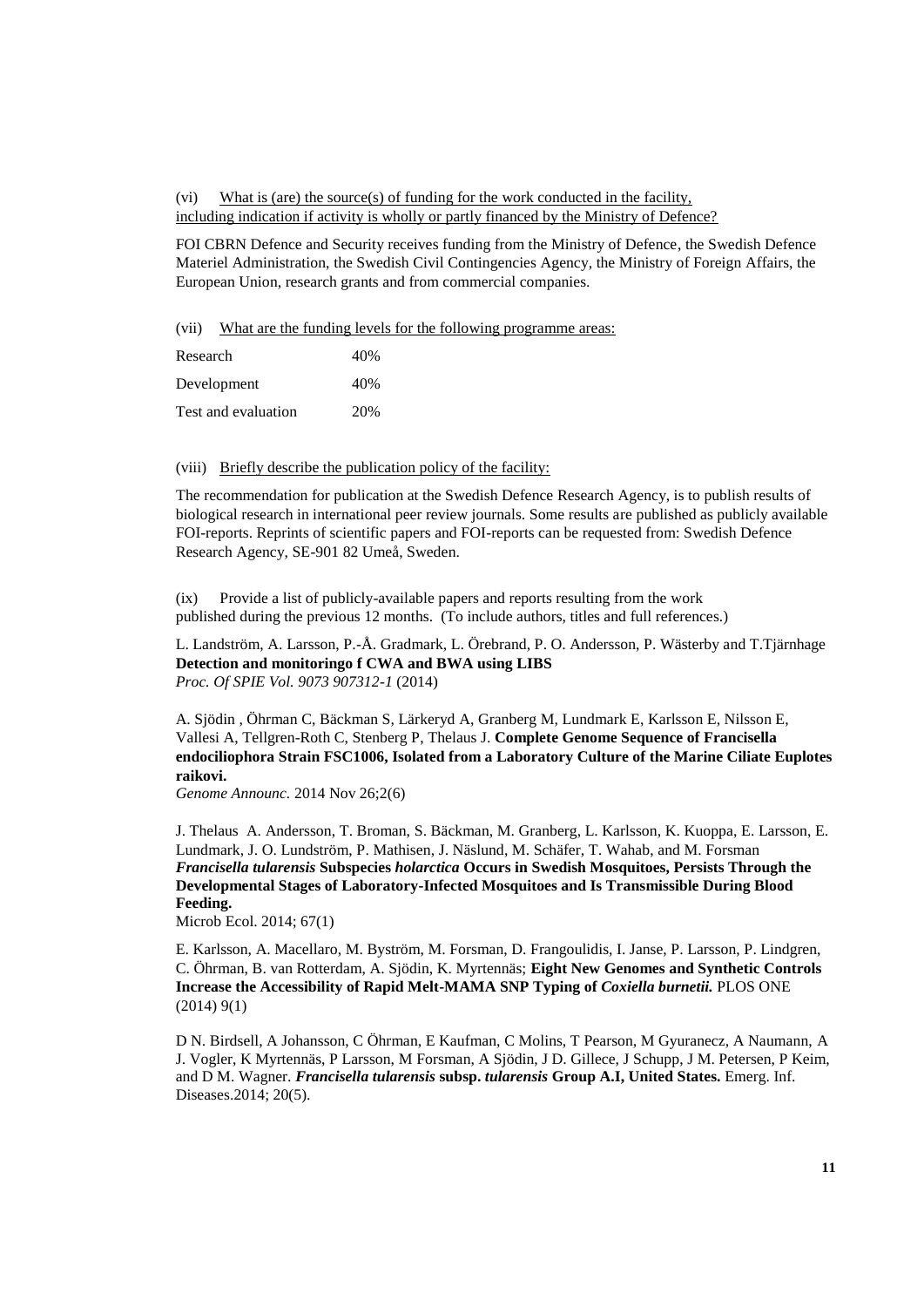B Budowle, N D Connell, A Bielecka-Oder, R R Colwell, C R Corbett, J Fletcher, M Forsman, D R Kadavy, A Markotic, S A Morse, R S Murch, A Sajantila, S E Schmedes, K L Ternus, S D Turner and S Minot, **Validation of high throughput sequencing and microbial forensics applications.**  Investigative Genetics 2014, 5(9)

R. [Kaden,](http://www.ncbi.nlm.nih.gov/pubmed?term=Kaden%20R%5BAuthor%5D&cauthor=true&cauthor_uid=25035330) [Agren J,](http://www.ncbi.nlm.nih.gov/pubmed?term=Agren%20J%5BAuthor%5D&cauthor=true&cauthor_uid=25035330) [Ferrari S,](http://www.ncbi.nlm.nih.gov/pubmed?term=Ferrari%20S%5BAuthor%5D&cauthor=true&cauthor_uid=25035330) [Lindberg M,](http://www.ncbi.nlm.nih.gov/pubmed?term=Lindberg%20M%5BAuthor%5D&cauthor=true&cauthor_uid=25035330) [Bäckman S,](http://www.ncbi.nlm.nih.gov/pubmed?term=B%C3%A4ckman%20S%5BAuthor%5D&cauthor=true&cauthor_uid=25035330) [Wahab T;](http://www.ncbi.nlm.nih.gov/pubmed?term=Wahab%20T%5BAuthor%5D&cauthor=true&cauthor_uid=25035330) **Whole-Genome Sequence of** *Brucella canis* **Strain SVA13, Isolated from an Infected Dog;** [Genome Announc.](http://www.ncbi.nlm.nih.gov/pubmed/25035330) 2014 Jul 17;2(4

T. Wahab, Ferrari S, Lindberg M, Bäckman S, Kaden R; **Draft Genome Sequences of Brucella suis Biovar 4 Strain NCTC 10385, Brucella ceti Strain NCTC 12891T,** *Brucella inopinata* **Strain CAMP 6436T, and** *Brucella neotomae* **Strain ATCC 23459T**; Genome Announc. 2014 Oct 2;2(5).

M. Walter, C. Öhrman, K. Myrtennäs, A. Sjödin, M. Byström, P. Larsson, A. Macellaro, M. Forsman, D. Frangoulidis. **Genome sequence of** *Coxiella burnetii* **strain Namibia;** Standards in Genomic Sciences.2014, 9(22)

Johansson, A. Lärkeryd, M. Widerström, S. Mörtberg, K. Myrtännäs, C. Öhrman, D. Birdsell, P. Keim, D. M. Wagner, M. Forsman, P. Larsson; **An Outbreak of Respiratory Tularemia Caused by Diverse Clones of** *Francisella tularensis*; Clin Infect Dis. 2014; 59(11)

J.C. Duncan, P. Larsson, S. Duodu, M. Forsman; **The Family** *Francisellaceae* E. Rosenberg et al. (eds.), The Prokaryotes – Gammaproteobacteria, p 287-314, 2014, Springer-Verlag Berlin Heidelberg 2014

C. Engdahl, P. Larsson, J. Näslund, M. Bravo, M. Evander, J.O. Lundström, C. Ahlm, G. Bucht.; **Identification of Swedish mosquitoes based on molecular barcoding of the COI gene and SNP analysis;** Mol Ecol 2014; 14

5. Briefly describe the biological defence work carried out at the facility, including type(s) of micro-organisms<sup>6</sup> and/or toxins studied, as well as outdoor studies of biological aerosols.

FOI CBRN Defence and Security provides expert knowledge of biological and toxic agents which is highly relevant to the performance of the Swedish Armed Forces (SAF), the Ministry for Foreign Affairs and to the civilian community. The division pursues development of rapid molecular identification tools for the Swedish Armed Forces and civil preparedness agencies. The division also provides highresolution genomic forensic analysis of biothreat agents, for verification purposes, and maintains reference collections of biothreat agents and related strains and species, investigates the ecology, epidemiology and evolution of model pathogens. On occasion evaluation of novel therapeutics on behalf of external customers is performed. Other activities include detection of B-agents in order to discover the presence of health threatening levels of B substances, before they have negative impact on mission effectiveness and provide timely information which will permit forces to adopt an appropriate level of individual and collective protection. The institute is also building and maintaining competence in the area of biological risk and threat assessments for civilian preparedness.

<sup>&</sup>lt;sup>6</sup> Including viruses and prions.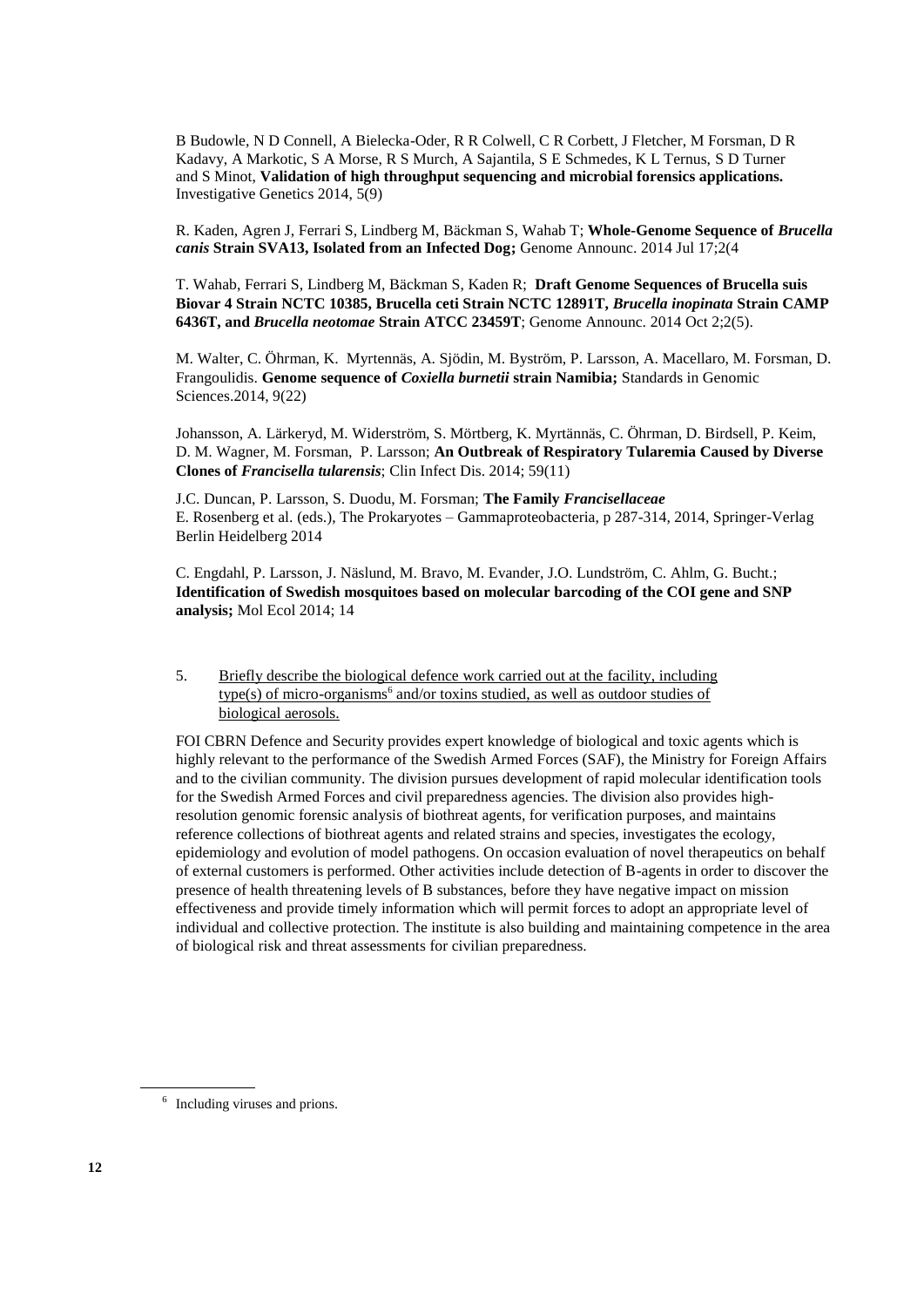### **Facility 2: The National Veterinary Institute (SVA)**

1. What is the name of the facility?

The National Veterinary Institute (SVA)

#### 2. Where is it located (include both address and geographical location)?

Ulls väg 2B, SE-751 89, UPPSALA, Sweden

| 3.                                                                                                                                                                              | Floor area of laboratory areas by containment level: |                       |  |  |  |
|---------------------------------------------------------------------------------------------------------------------------------------------------------------------------------|------------------------------------------------------|-----------------------|--|--|--|
| BL <sub>2</sub>                                                                                                                                                                 |                                                      | approx: 10. 000 (sqM) |  |  |  |
| BL <sub>3</sub><br>approx: 370 (sqM). During 2014 SVA opened 2<br>new smaller BL3 labs to replace two older BL3 labs. A glovebox was also installed in a<br>BL <sub>3</sub> lab |                                                      |                       |  |  |  |
| Total laboratory floor area                                                                                                                                                     |                                                      | approx: 10. 370 (sqM) |  |  |  |
|                                                                                                                                                                                 |                                                      |                       |  |  |  |
| 4.                                                                                                                                                                              | The organizational structure of each facility.       |                       |  |  |  |
| (i)                                                                                                                                                                             | Total number of personnel                            | approx 400            |  |  |  |
| (ii)                                                                                                                                                                            | Division of personnel:                               |                       |  |  |  |
| Military                                                                                                                                                                        |                                                      | $\Omega$              |  |  |  |
| Civilian                                                                                                                                                                        |                                                      | approx 400            |  |  |  |
| (iii)                                                                                                                                                                           | Division of personnel by category:                   |                       |  |  |  |
| Scientists                                                                                                                                                                      |                                                      | approx 150            |  |  |  |
| Engineers                                                                                                                                                                       |                                                      | $\Omega$              |  |  |  |
| Technicians                                                                                                                                                                     |                                                      | approx 150            |  |  |  |
|                                                                                                                                                                                 | Administrative and support staff                     | approx $150$          |  |  |  |

(iv) List the scientific disciplines represented in the scientific/engineering staff.

Bacteriology, Epidemiology, Feed, Immunology, Parasitology, Pathology, Pharmacology, Statistics, Toxicology, Virology,

All within the veterinary medicine area.

(v) Are contractor staff working in the facility? If so, provide an approximate number. No

(vi) What is (are) the source(s) of funding for the work conducted in the facility, including indication if activity is wholly or partly financed by the Ministry of Defence?

Swedish Civil Contingencies Agency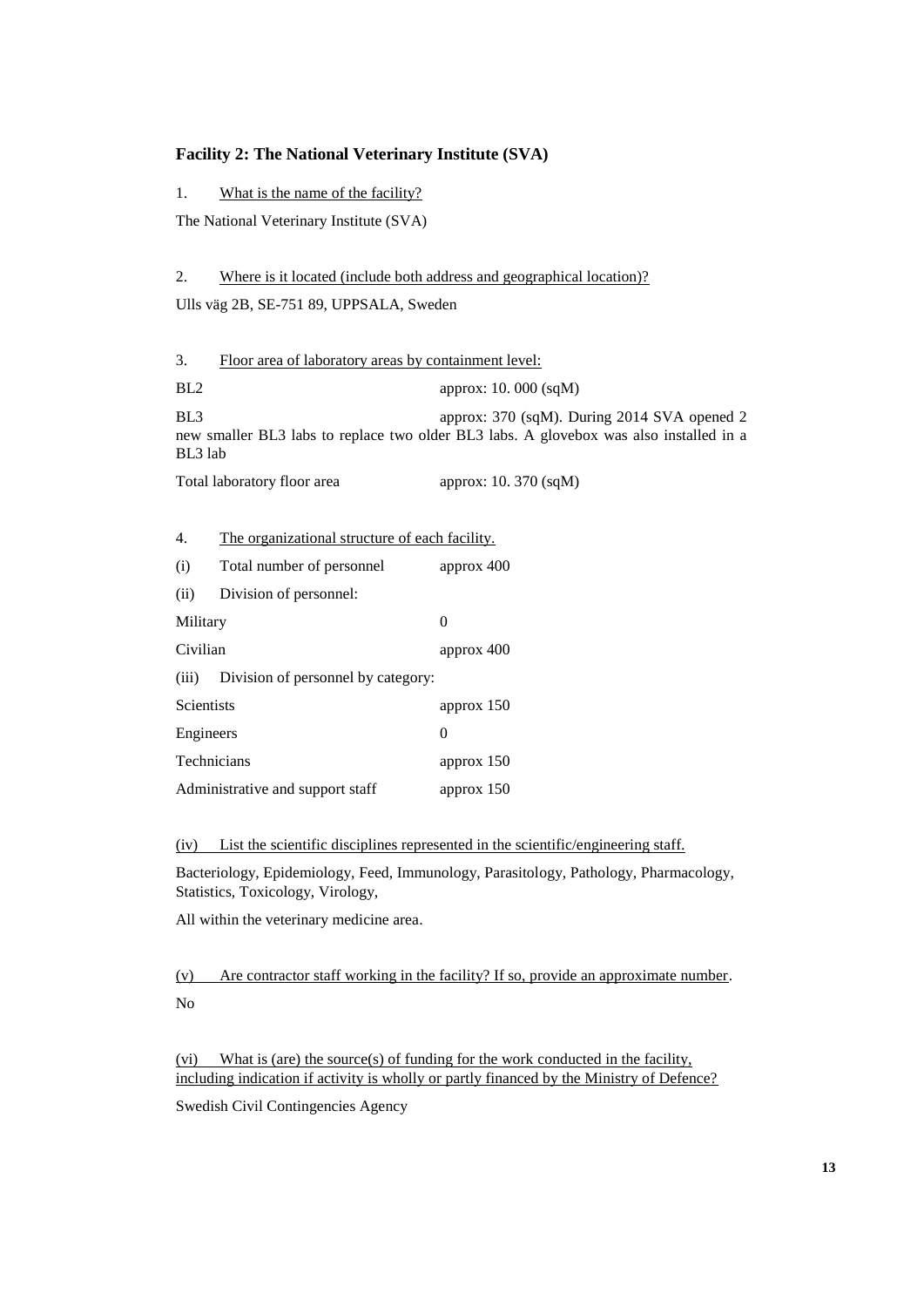(vii) What are the funding levels for the following programme areas:

Research 54.8 million SEK

Development

Test and evaluation

(viii) Briefly describe the publication policy of the facility:

Policies and press releases are coordinated by the department of communication. Submitting scientific publications or accepting invitations to give oral presentations in case there is a security concern are discussed internally.

(ix) Provide a list of publicly-available papers and reports resulting from the work published during the previous 12 months. (To include authors, titles and full references.)

Scientific publications in Swedish from SVA during 2014 can be found at:

[http://www.sva.se/forskning-och-utveckling/vetenskapliga-publikationer/2014](http://www.sva.se/forskning-och-utveckling/vetenskapliga-publikationer/2014-vetenskapliga-artiklar) [vetenskapliga-artiklar](http://www.sva.se/forskning-och-utveckling/vetenskapliga-publikationer/2014-vetenskapliga-artiklar)

5. Briefly describe the biological defence work carried out at the facility, including type(s) of micro-organisms<sup>7</sup> and/or toxins studied, as well as outdoor studies of biological aerosols.

On-going biological research projects at SVA during 2014 can be found at:

http://www.sva.se/en/Research/Researches/

 $\frac{7}{1}$  Including viruses and prions.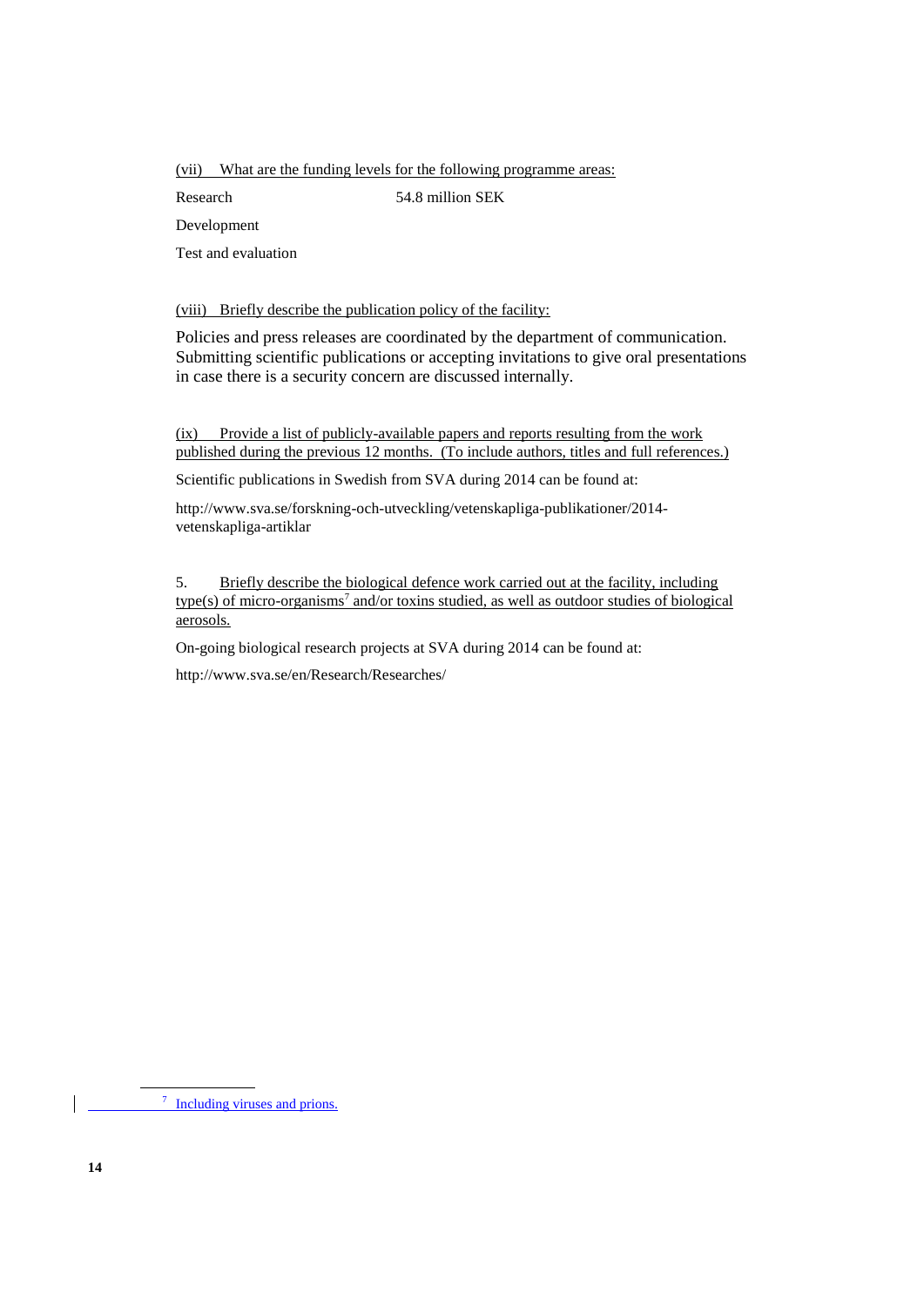# **Confidence-Building Measure "B"**

## **Exchange of information on outbreaks of infectious diseases and similar occurrences caused by toxins**

At the Third Review Conference it was agreed that States Parties continue to implement the following:

Exchange of information on outbreaks of infectious diseases and similar occurrences caused by toxins, and on all such events that seem to deviate from the normal pattern as regards type, development, place, or time of occurrence. The information provided on events that deviate from the norm will include, as soon as it is available, data on the type of disease, approximate area affected, and number of cases.

The Seventh Review Conference agreed the following:

No universal standards exist for what might constitute a deviation from the normal pattern.

#### **Modalities**

The Third Review Conference agreed on the following, later amended by the Seventh Review Conference:

1. Exchange of data on outbreaks that seem to deviate from the normal pattern is considered particularly important in the following cases:

When the cause of the outbreak cannot be readily determined or the causative agent<sup>8</sup> is difficult to diagnose,

When the disease may be caused by organisms which meet the criteria for risk groups III or IV, according to the classification in the latest edition of the WHO Laboratory Biosafety Manual,

When the causative agent is exotic to a given geographical region,

When the disease follows an unusual pattern of development,

When the disease occurs in the vicinity of research centres and laboratories subject to exchange of data under item A,

When suspicions arise of the possible occurrence of a new disease.

2. In order to enhance confidence, an initial report of an outbreak of an infectious disease or a similar occurrence that seems to deviate from the normal pattern should be given promptly after cognizance of the outbreak and should be followed up by annual reports. To enable States Parties to follow a standardized procedure, the Conference has agreed that Form B should be used, to the extent information is known and/or applicable, for the exchange of annual information.

3. The declaration of electronic links to national websites or to websites of international, regional or other organizations which provide information on disease outbreaks (notably outbreaks of infectious diseases and similar occurrences caused by

<sup>&</sup>lt;sup>8</sup> It is understood that this may include organisms made pathogenic by molecular biology techniques, such as genetic engineering.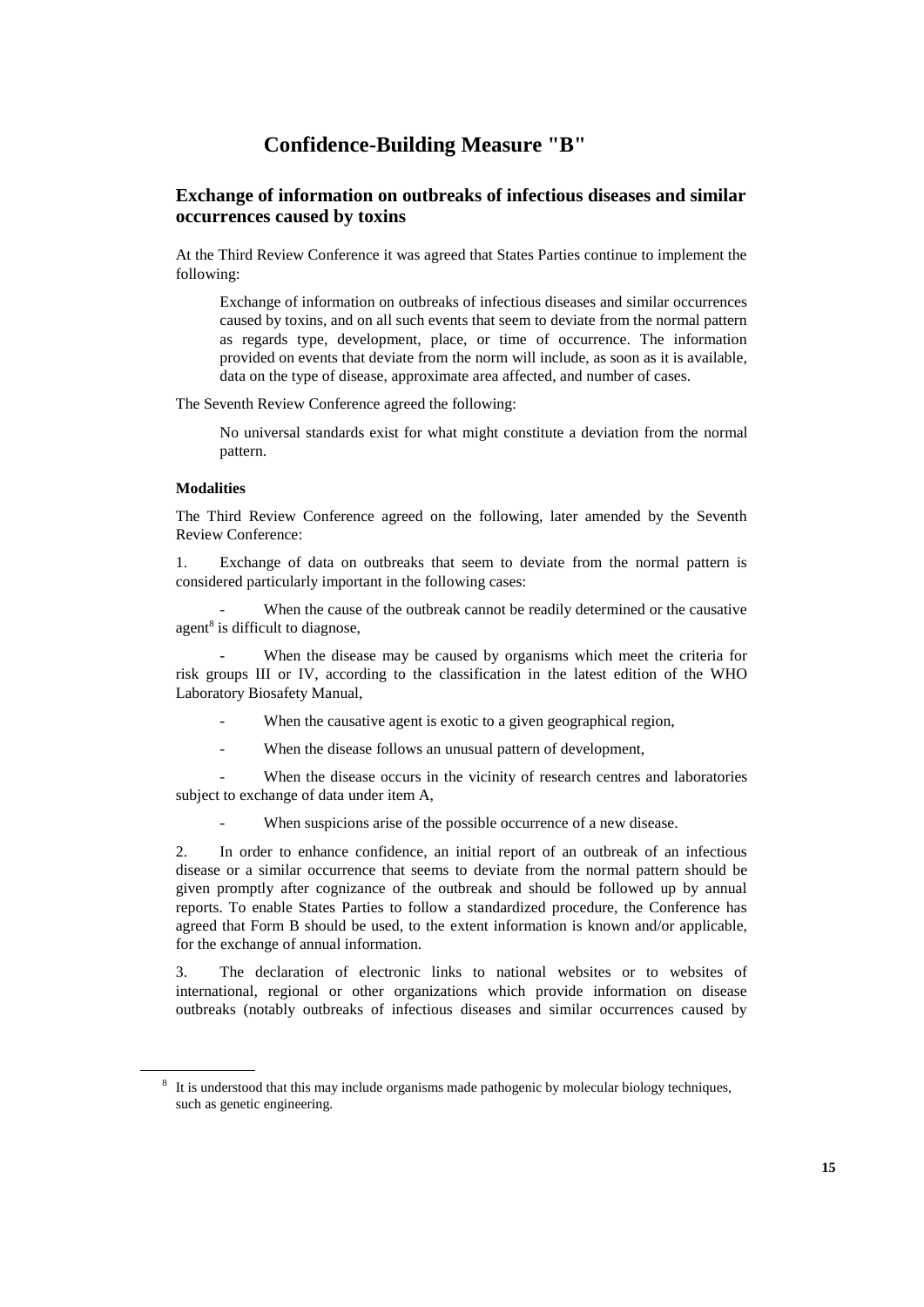toxins that seem to deviate from the normal pattern) may also satisfy the declaration requirement under Form B.

4. In order to improve international cooperation in the field of peaceful bacteriological (biological) activities and in order to prevent or reduce the occurrence of ambiguities, doubts and suspicions, States Parties are encouraged to invite experts from other States Parties to assist in the handling of an outbreak, and to respond favourably to such invitations, respecting applicable national legislation and relevant international instruments.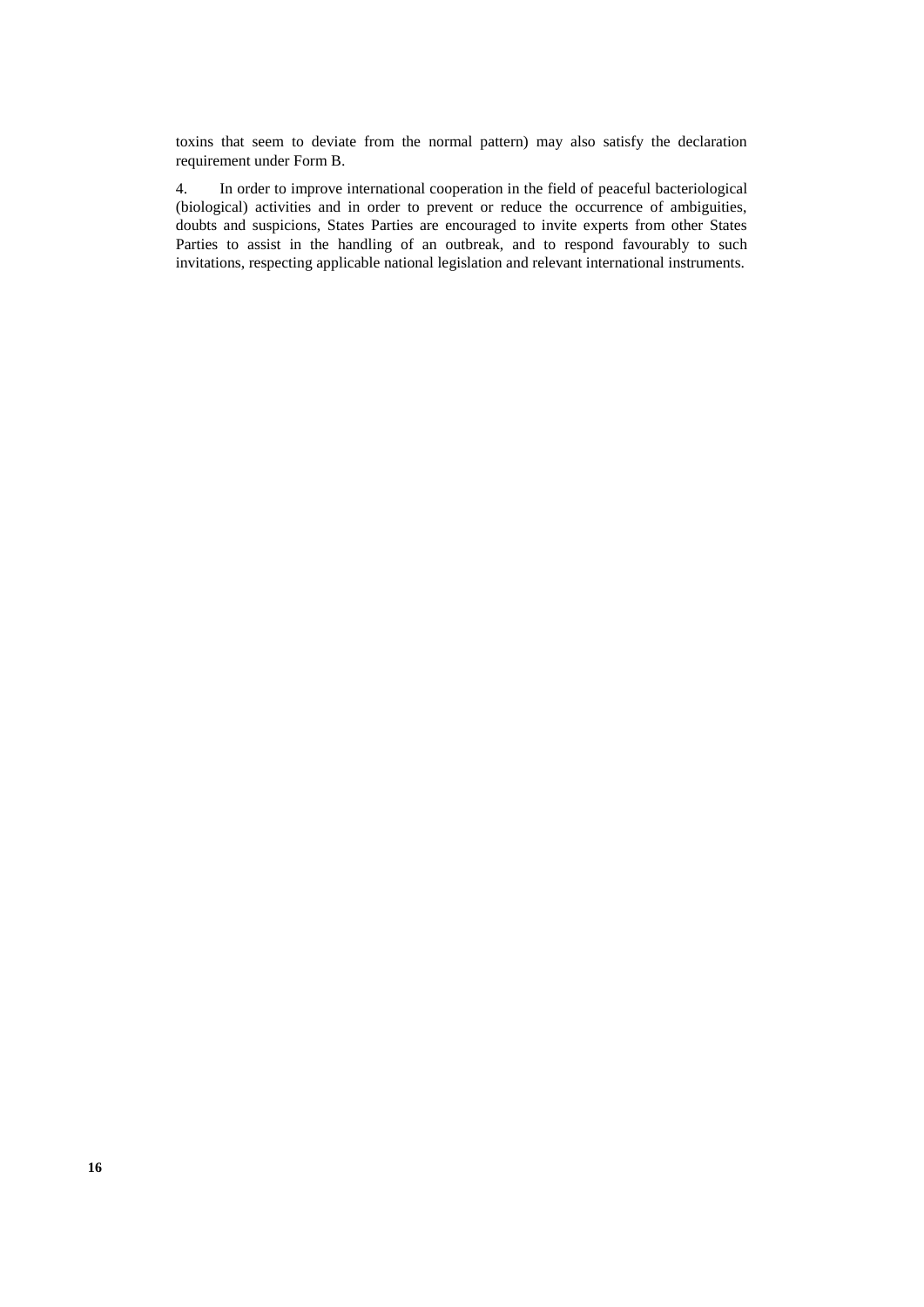# **Form B**

**Nothing to declare.** The Public Health Agency does not have any deviating outbreaks to report during 2014. Swedish Board of Agriculture has not noted any outbreaks concerning infectious animal deceases or similar occurrences caused by toxins, which deviates from the normal pattern.

# **Information on outbreaks of infectious diseases and similar occurrences, that seem to deviate from the normal pattern<sup>9</sup>**

| 1.  | Time of cognizance of the outbreak              |  |
|-----|-------------------------------------------------|--|
| 2.  | Location and approximate area affected          |  |
| 3.  | Type of disease/intoxication                    |  |
| 4.  | Suspected source of disease/intoxication        |  |
| 5.  | Possible causative agent(s)                     |  |
| б.  | Main characteristics of systems                 |  |
| 7.  | Detailed symptoms, when applicable              |  |
|     | respiratory                                     |  |
|     | circulatory                                     |  |
|     | neurological/behavioural                        |  |
|     | intestinal                                      |  |
|     | dermatological                                  |  |
|     | nephrological                                   |  |
|     | other                                           |  |
| 8.  | Deviation(s) from the normal pattern as regards |  |
|     |                                                 |  |
|     | type                                            |  |
|     | development                                     |  |
|     | place of occurrence                             |  |
|     | time of occurrence                              |  |
|     | symptoms                                        |  |
|     | virulence pattern                               |  |
|     | drug resistance pattern                         |  |
|     | agent(s) difficult to diagnose                  |  |
|     | presence of unusual vectors                     |  |
|     | other                                           |  |
| 9.  | Approximate number of primary cases             |  |
| 10. | Approximate number of total cases               |  |
| 11. | Number of deaths                                |  |
| 12. | Development of the outbreak                     |  |

<sup>&</sup>lt;sup>9</sup> See paragraph 2 of the chapeau to Confidence-Building Measure B.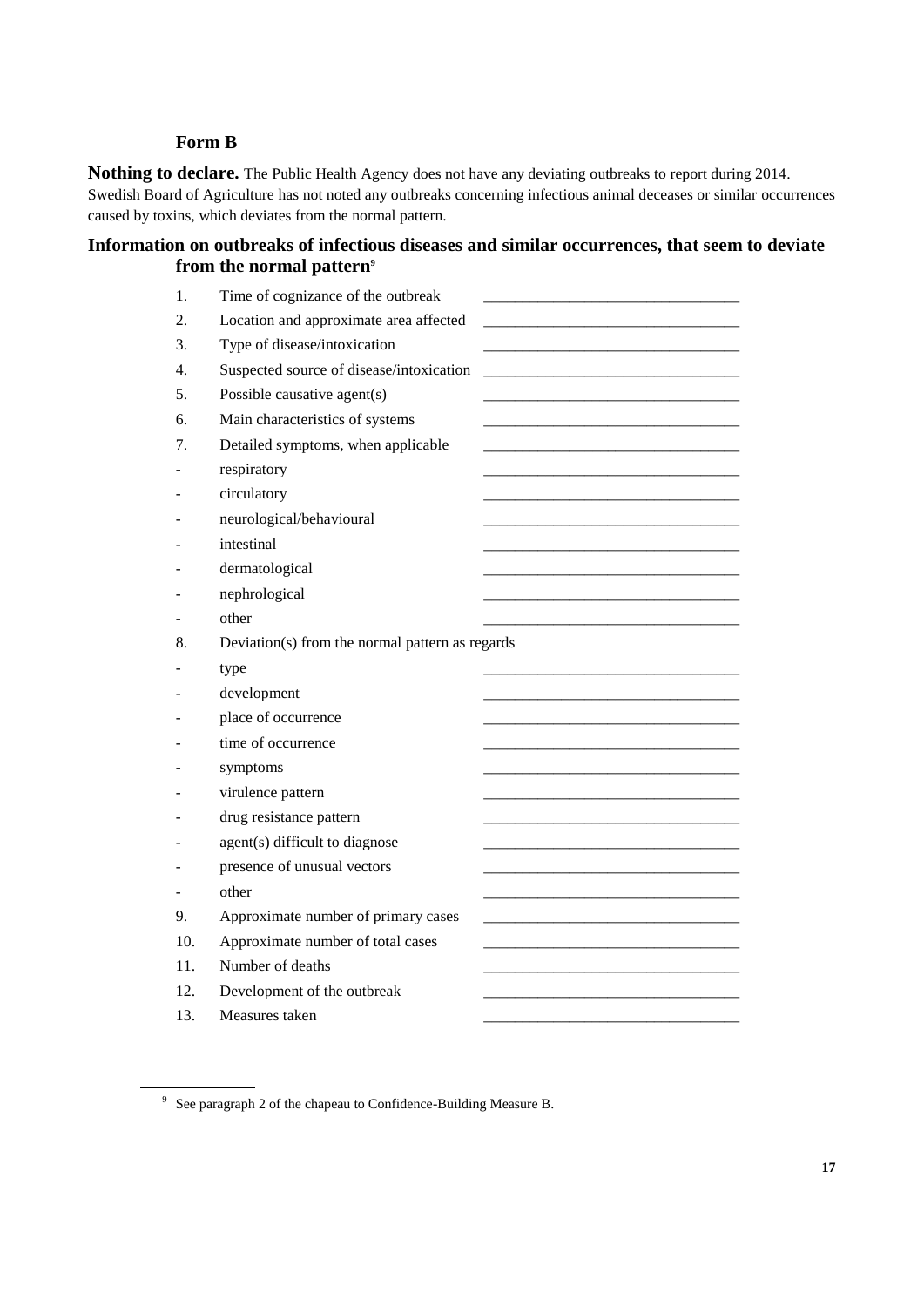# **Confidence-Building Measure "C"**

## **Encouragement of publication of results and promotion of use of knowledge**

At the Third Review Conference it was agreed that States parties continue to implement the following:

Encouragement of publication of results of biological research directly related to the Convention, in scientific journals generally available to States parties, as well as promotion of use for permitted purposes of knowledge gained in this research.

#### **Modalities**

The Third Review Conference agreed on the following:

1. It is recommended that basic research in biosciences, and particularly that directly related to the Convention should generally be unclassified and that applied research to the extent possible, without infringing on national and commercial interests, should also be unclassified.

2. States parties are encouraged to provide information on their policy as regards publication of results of biological research, indicating, *inter alia*, their policies as regards publication of results of research carried out in research centres and laboratories subject to exchange of information under item A and publication of research on outbreaks of diseases covered by item B, and to provide information on relevant scientific journals and other relevant scientific publications generally available to States parties.

3. The Third Review Conference discussed the question of cooperation and assistance as regards the safe handling of biological material covered by the Convention. It concluded that other international forums were engaged in this field and expressed its support for efforts aimed at enhancing such cooperation.

# **Confidence-Building Measure "D"**

(Deleted)

# **Confidence-Building Measure "E"**

### **Declaration of legislation, regulations and other measures**

At the Third Review Conference the States parties agreed to implement the following, later amended by the Seventh Review Conference:

As an indication of the measures which they have taken to implement the Convention, States parties shall declare whether they have legislation, regulations or other measures:

To prohibit and prevent the development, production, stockpiling, acquisition or retention of the agents, toxins, weapons, equipment and means of delivery specified in Article I of the Convention, within their territory or anywhere under their jurisdiction or under their control anywhere;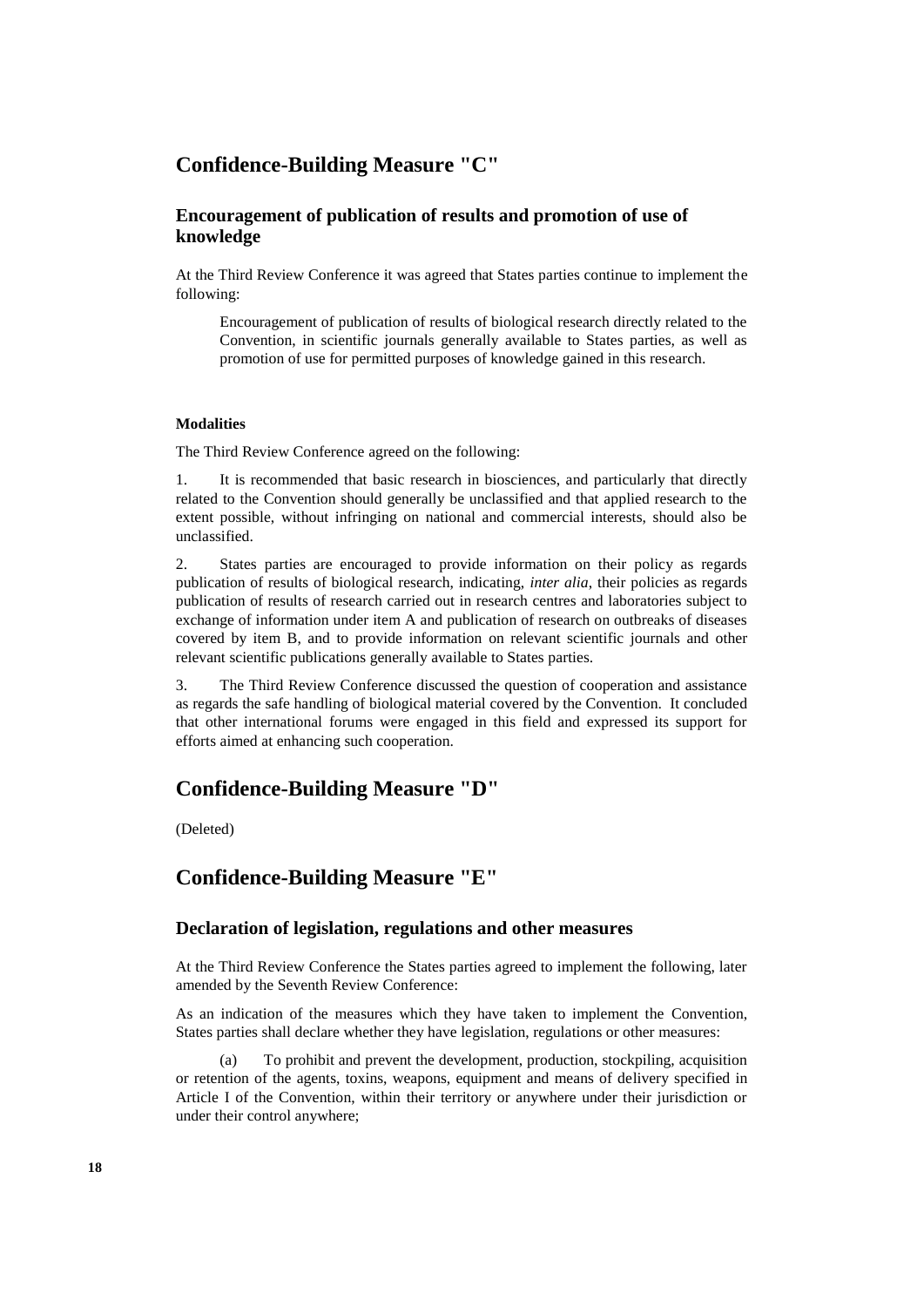(b) In relation to the export or import of micro-organisms pathogenic to man, animals and plants or of toxins in accordance with the Convention;

(c) In relation to biosafety and biosecurity.

States parties shall complete the attached form (Form E) and shall be prepared to submit copies of the legislation or regulations, or written details of other measures on request to the Implementation Support Unit (ISU) within the United Nations Office for Disarmament Affairs or to an individual State party. On an annual basis States parties shall indicate, also on the attached form, whether or not there has been any amendment to their legislation, regulations or other measures.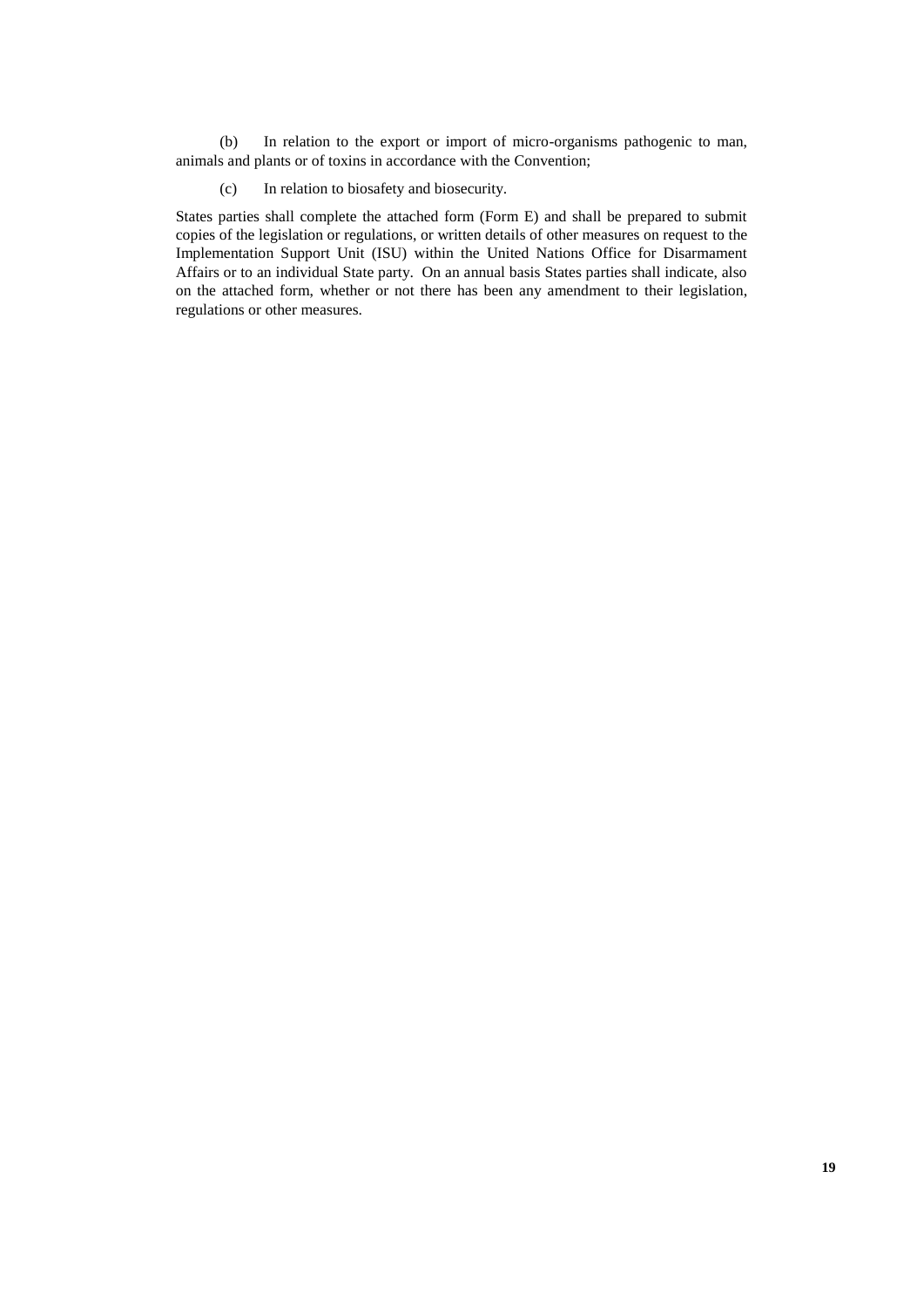# **Form E**

# **Declaration of legislation, regulations and other measures**

| <b>Relating to</b>                                                                                                                                                                                         | <b>Legislation</b> | <b>Regulations</b> | <b>Other</b><br>measures <sup>10</sup> | <b>Amended since</b><br>last year |
|------------------------------------------------------------------------------------------------------------------------------------------------------------------------------------------------------------|--------------------|--------------------|----------------------------------------|-----------------------------------|
| Development,<br>(a)<br>production stockpiling,<br>acquisition or retention of<br>microbial or other biological<br>agents, or toxins, weapons,<br>equipment and means of<br>delivery specified in Article I | <b>Yes</b>         | Yes                | Yes                                    | N <sub>0</sub>                    |
| Exports of micro-<br>(b)<br>organisms $^{11}$ and toxins                                                                                                                                                   | <b>Yes</b>         | Yes                | Yes                                    | N <sub>0</sub>                    |
| Imports of micro-<br>(c)<br>organisms $^{11}$ and toxins                                                                                                                                                   | Yes                | Yes                | Yes                                    | N <sub>0</sub>                    |
| Biosafety <sup>12</sup> and<br>(d)<br>biosecurity <sup>13</sup>                                                                                                                                            | Yes                | Yes                | Yes                                    | No                                |

<sup>&</sup>lt;sup>10</sup> Including guidelines.

<sup>&</sup>lt;sup>11</sup> Micro-organisms pathogenic to man, animals and plants in accordance with the Convention.

 $12$  In accordance with the latest version of the WHO Laboratory Biosafety Manual or equivalent national or international guidance.

<sup>&</sup>lt;sup>13</sup> In accordance with the latest version of the WHO Laboratory Biosecurity Guidance or equivalent national or international guidance.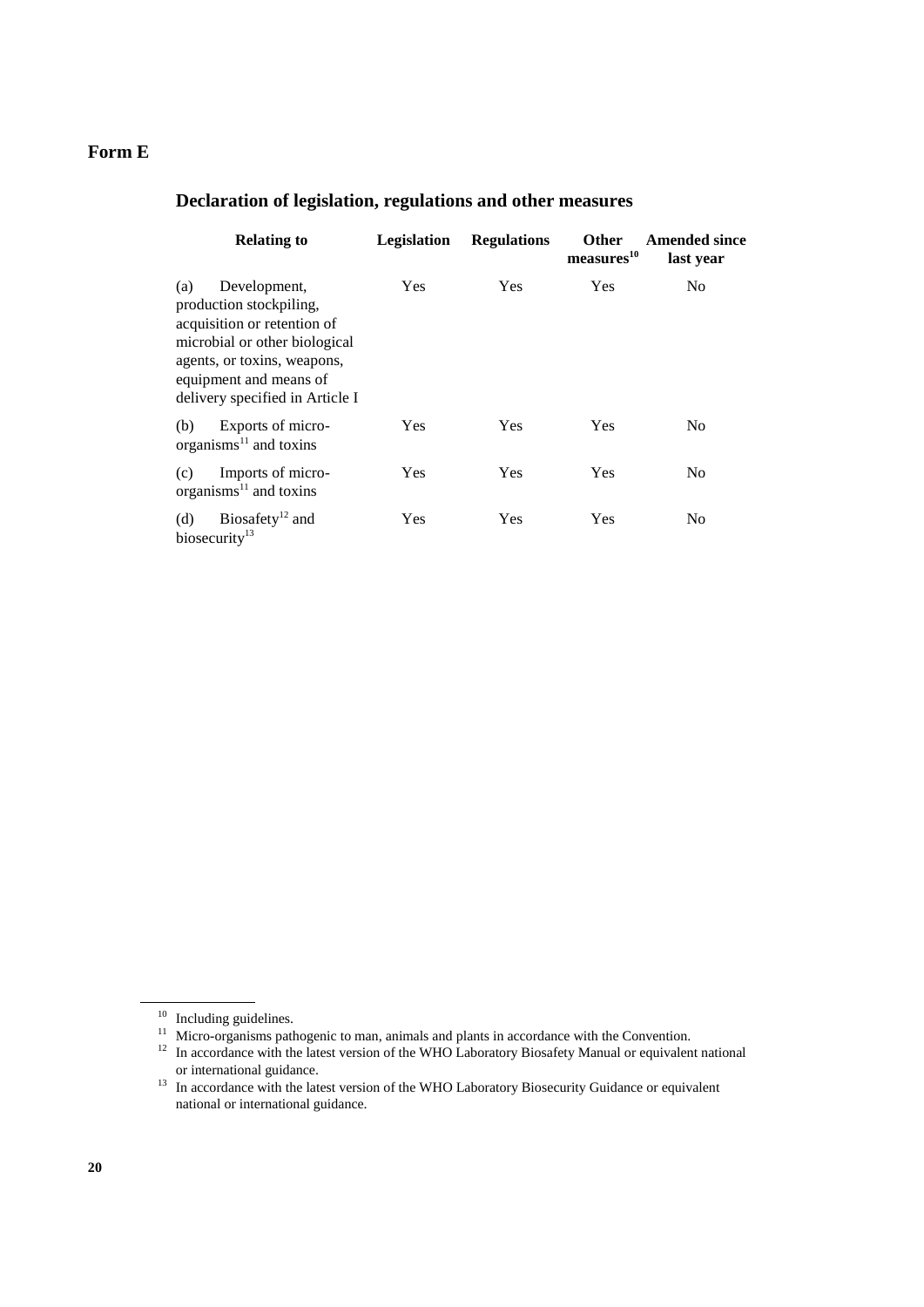# **Confidence-Building Measure "F"**

# **Declaration of past activities in offensive and/or defensive biological research and development programmes**

In the interest of increasing transparency and openness, States parties shall declare whether or not they conducted any offensive and/or defensive biological research and development programmes since 1 January 1946.

If so, States parties shall provide information on such programmes, in accordance with Form F.

## **Form F**

## **Declaration of past activities in offensive and/or defensive biological research and development programmes**

1. Date of entry into force of the Convention for the State Party.

The Convention was signed by Sweden on the 27 February 1975. It was ratified by Sweden on the 5 February 1976 and entered into force for Sweden the same date. The text of the Convention is published in the Swedish Treaty Series, SÖ 1976:18.

2. Past offensive biological research and development programmes:

No

3. Past defensive biological research and development programmes:

Yes

Periods of activities

1960 to present

# **Confidence-Building Measure "G"**

## **Declaration of vaccine production facilities**

To further increase the transparency of biological research and development related to the Convention and to broaden scientific and technical knowledge as agreed in Article X, each State party will declare all facilities, both governmental and non-governmental, within its territory or under its jurisdiction or control anywhere, producing vaccines licensed by the State party for the protection of humans. Information shall be provided on Form G attached.